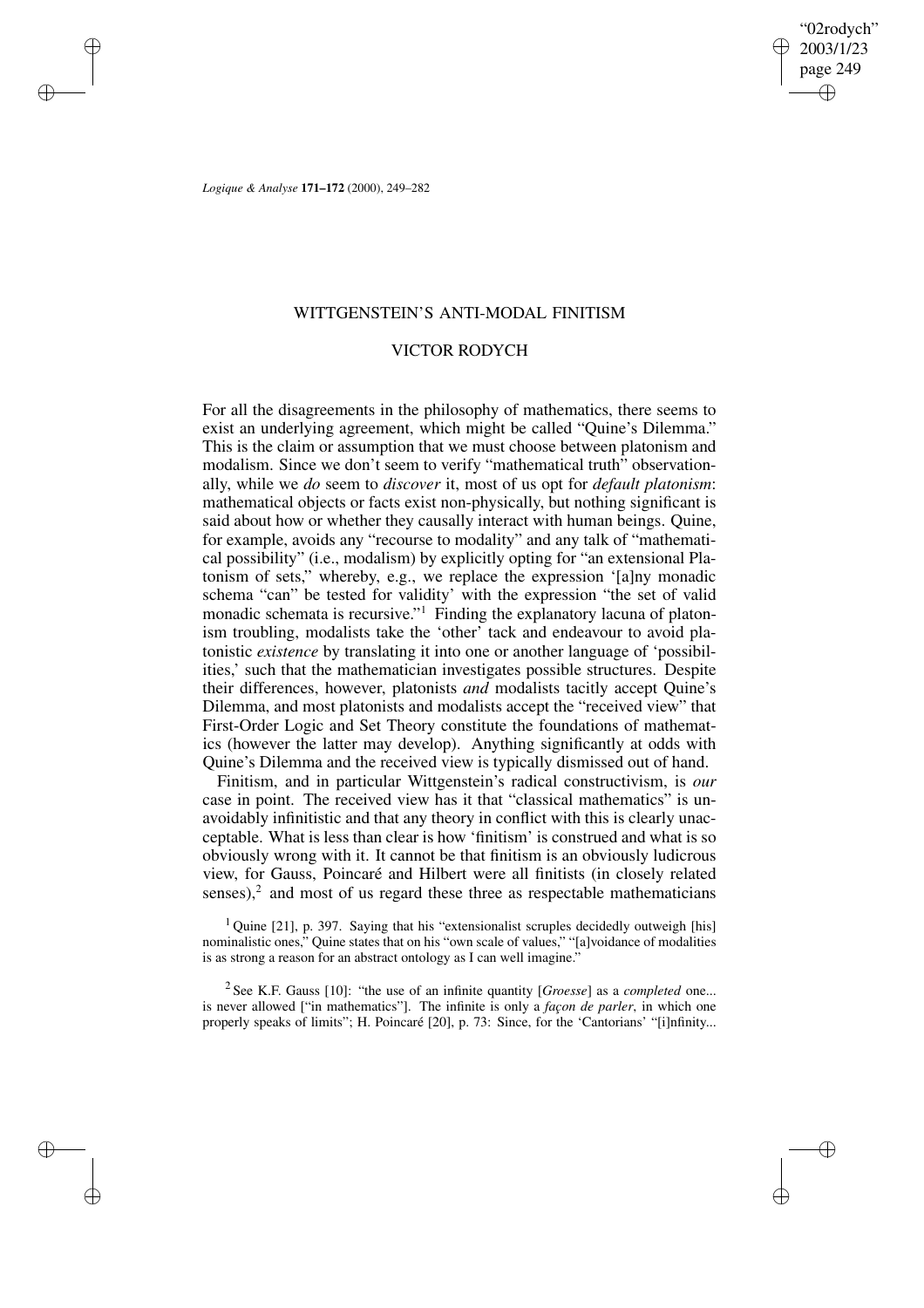"02rodych" 2003/1/23 page 250 ✐ ✐

✐

✐

#### 250 VICTOR RODYCH

(and, in the case of the latter two, philosophers). In fact, when we grant the strongly contentious status of the Continuum Hypothesis (since esp. 1963) and the present state of set theory, where incompatible axiom sets are "tried out" in parallel without any acceptable arbiter in sight, one wonders whether perhaps it is the arrogance of our time that inclines us to think that the actual infinite is intrinsic to mathematics.

The aim of this paper is to show how Wittgenstein's anti-modal, finitistic philosophy of mathematics is an alternative to both platonism and modalism (i.e., to show that and how Wittgenstein *rejects* Quine's Dilemma<sup>3</sup>). In what follows I will show that Wittgenstein adopts finitism partly because he rejects infinite mathematical extensions, partly because he views mathematics as our (human) invention, partly to preclude the existence of undecidable (yet *meaningful*) mathematical propositions, and partly because he insists that possibility is not actuality. The most interesting and controversial aspect of Wittgenstein's finitism is his claim that (e.g., number-theoretic) expressions that purport to quantify over an infinite mathematical domain are meaningless (senseless; 'sinnlos') pseudo-propositions (unlike *meaningful mathematical* propositions). This position is particularly controversial since even constructivists (e.g., Poincaré and Brouwer) admit the meaningfulness of some such expressions on the grounds that they are prov*able* by mathematical induction, an unquestionably constructive method. Wittgenstein denies this, however, and in doing so offers a unique construal of mathematical induction which categorically divorces his view from intuitionism.

In elucidating Wittgenstein's theory, I will try to show that Wittgenstein rejects the *reality* of possibility by rejecting natural necessity and the truth of future-tensed statements, and that he explicates the possibility required by

is no longer a becoming since it exists before the mind which discovers it," "[w]hether they admit it or not, they must therefore believe in actual infinity." "As for me, ["objects which cannot be defined in a finite number of words"] are mere nothingness" (p. 60); D. Hilbert [13]: "we must recognize that the infinite in the sense of the infinite totality  $(...)$  is something merely apparent" (p. 369).

<sup>3</sup> Like Quine [21], p. 400, Wittgenstein rejects *possibility* as a helpful or key concept in our theory of mathematics, and like Quine, the early (TLP 6.211) and later (RFM V, 2) Wittgenstein views "pure mathematics" ["*mathematical* language-games"] as "oriented strictly to application in empirical science" (Quine) and anything beyond a certain point as mere "sign-games" (what Quine calls "mathematical recreation"). However, unlike Quine, who accepts "[h]igher set theory" and "indenumerable infinities only because they are forced on [him] by the simplest known systematizations of more welcome matters" ([1986], p. 400), Wittgenstein rejects (RFM II, 33, 22) the notion of a "'set of irrational numbers' of higherorder infinity" as nonsensical, claiming (RFM II, 35) that "for the time being" expressions such as " $2^{\aleph_0} > \aleph_0$ " are mere "piece[s] of mathematical architecture which hang[] in the air," not 'anchored' in any 'practice.'

✐

✐

✐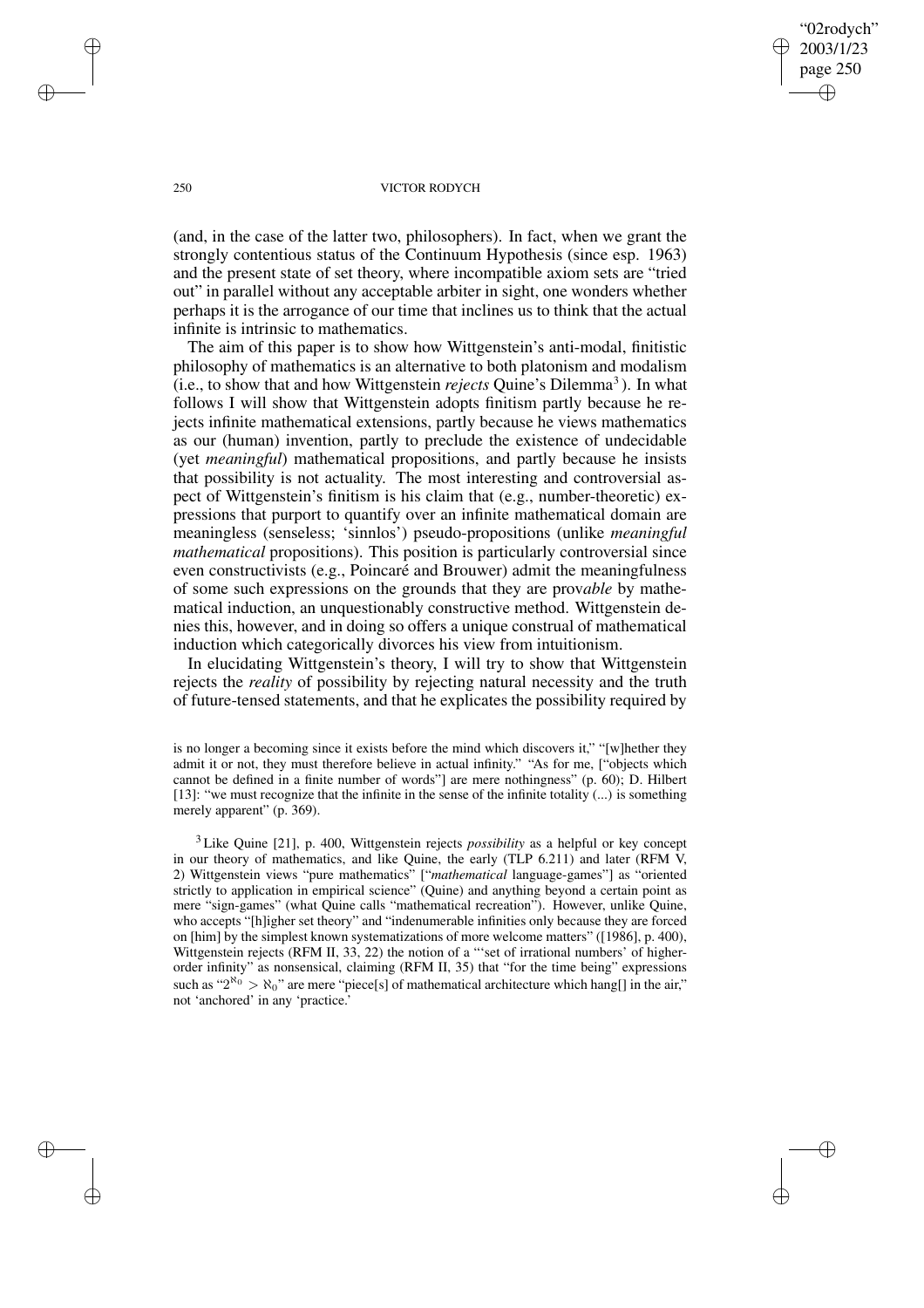*his own* account of mathematics in terms of human knowledge, understanding, and intention. My aim is to show how Wittgenstein's unorthodox fusion of knowledge, decidability and meaningfulness coheres, and that, as a result, it constitutes an interesting alternative to platonism and modalism which is compatible with monistic-realism (e.g., physicalism).

### 1. *Descriptivism, Ontology, and Mathematical Invention*

✐

✐

✐

✐

Wittgenstein's philosophy of mathematics issues from two distinct sources. The first of these is his conception of philosophy as essentially 'descriptive,' not explanatory or evaluative. Philosophy looks "into the workings of our language," and solves its problems "by arranging what we have always known" (PI §109). When applied to mathematics, this means it is the philosopher's task to describe what *really is the case* in mathematics (PG 295 & 367). "Our task is, not to discover calculi," says Wittgenstein (RFM III, 81), "but to describe the *present* situation" — to describe "the [mathematical] geography *as it now is*" (RFM V, 52).<sup>4</sup>

When we look closely at mathematical *activity* (PI, p. 227) and mathematical calculi, argues Wittgenstein, we find a fundamental conflation of extensionalism and intensionalism (PR §172; PG 468; RFM V, 34, 35, 39):

In logic we do not have an object and the description of that object. You will say for example, 'To be sure, we cannot enumerate all the numbers of a set, but we can give a description.' That is nonsense. You cannot give a description instead of an enumeration. The one is not a substitute for the other. (WVC  $102$ )<sup>5</sup>

This conflation arises because we use "a misleading analogy" taken from "natural science."

We say, for example, "this man died two hours ago" and if someone asks us "how can you tell that?" we can give a series of indications (symptoms). But we also leave open the possibility that medicine

4 See also (WVC 149 & 164), (PG 369 and 334), (LFM 140–41), and (RFM II, 7) and (RFM V, 5, 7, 15). Conversely, Wittgenstein says (PG 369) that "[i]n mathematics there can only be mathematical troubles, there can't be philosophical ones," and (RFM VII, 22) "that a piece of mathematics cannot solve problems of the sort that trouble *us*." Though I shall argue here that Wittgenstein's descriptivism partially *explains* his finitism, and that this finitism is not strongly revisionistic (as it might seem), in my "Wittgenstein's Critique of Set Theory," *The Southern Journal of Philosophy*, Vol. 38, No. 2, 2000, pp. 281–319, I have argued that Wittgenstein's attack on set theory is considerably more revisionistic.

 $5$  See also (PR  $$180$ ) and (PG 469–470). Please note that, despite a difference of approximately 4 years, (PG 468) and (PR §170) are almost verbatim identical.

"02rodych" 2003/1/23 page 251

✐

✐

✐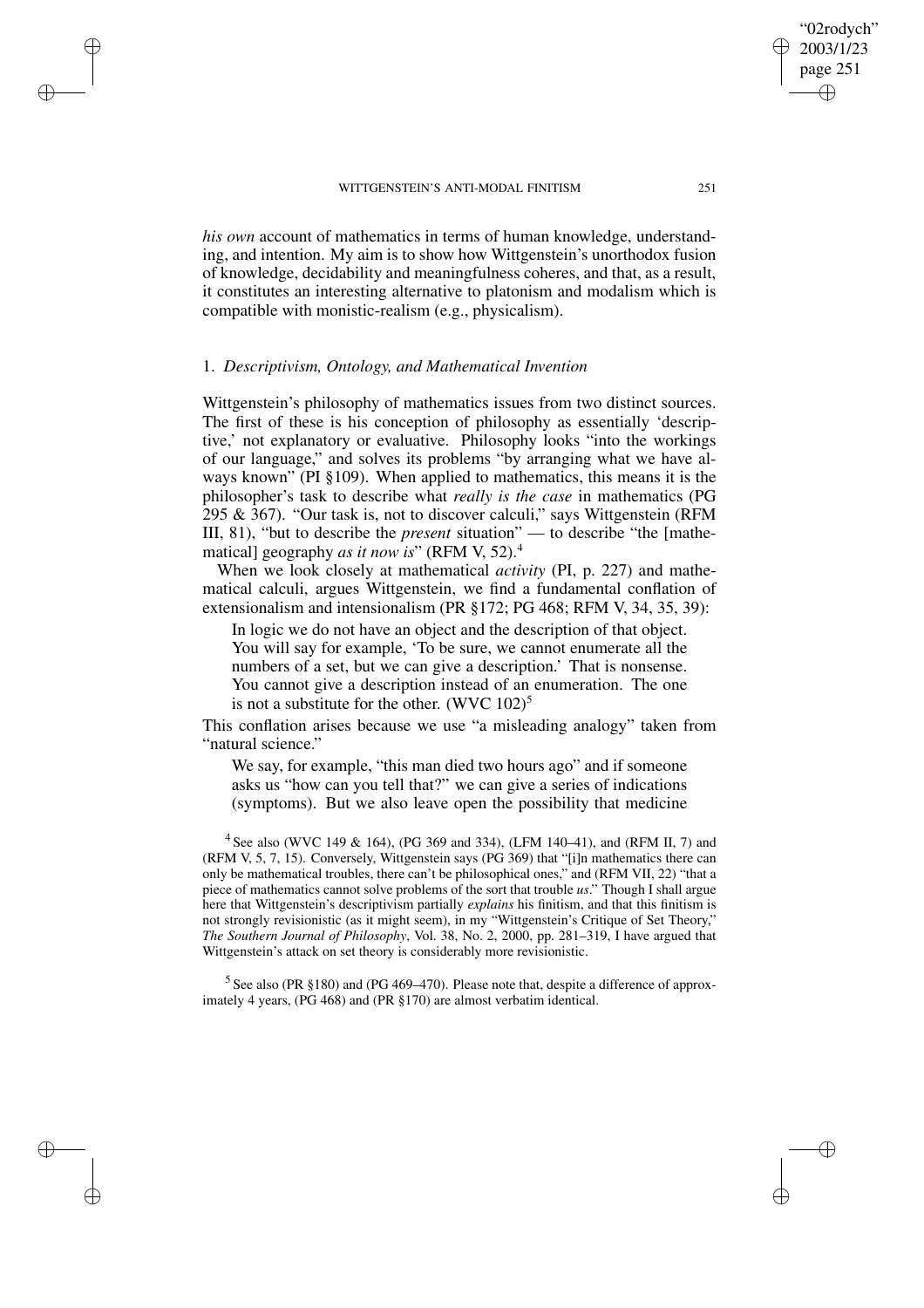#### 252 VICTOR RODYCH

"02rodych" 2003/1/23 page 252

✐

✐

✐

✐

may discover hitherto unknown methods of ascertaining the time of death. That means that we can already describe such possible methods; it isn't their description that is discovered. What is ascertained experimentally is whether the description corresponds to the facts. - - - - - - - - - - - -

If you call the medical discovery "the discovery of a proof that the man died two hours ago" you must go on to say that this discovery does not change anything in the grammar of the proposition "the man died two hours ago". The discovery is the discovery that a particular hypothesis is true (or: agrees with the facts). We are so accustomed to these ways of thinking, that we take the discovery of a proof in mathematics, sight unseen, as being the same or similar. We are wrong to do so because, to put it concisely, the mathematical proof couldn't be described before it is discovered. (PG 370–71)

On Wittgenstein's account, if we are to understand mathematics aright, we must take care to distinguish the intensional (e.g., descriptions, recursive rules) from the extensional (e.g., sequences, sets, propositions, proofs).

The second source of Wittgenstein's philosophy of mathematics is his one-world ontology, and the concomitant philosophy of language. In the *Tractatus*, Wittgenstein argues that there is only one type of *elementary* fact ('Tatsache'), namely a "state of affairs" ('Sachverhalt') in which elementary 'objects' are 'configured'; from the *Tractatus* through at least 1944, Wittgenstein maintains that only genuine (i.e., contingent) propositions can be true *by correspondence* to facts (or states of affairs; TLP 4.26). This means that tautologies and contradictions "have no 'subject-matter"' (6.124), "lack sense," and "say nothing" about the world (4.461), and that, analogously, mathematical equations are "pseudo-propositions" (6.2) which, when 'true,' "merely mark[...]... [the] equivalence of meaning [of 'two expressions']" (6.2323).<sup>6</sup> Just as "one can recognize that ["logical propositions"] are true from the symbol alone" (6.113), one can 'perceive' the 'correctness' of mathematical truths without 'compar[ing]' them "with the facts" (6.2321). There is, says Wittgenstein (RFM App. III, 4), "only... a very superficial relationship" between contingent propositions and mathematical 'propositions,' which is shown by the fact that we could "do arithmetic without having the idea of uttering arithmetical *propositions*." <sup>7</sup> From the fact that we

<sup>6</sup> Tautologies, contradictions, and mathematical equations are *not* 'nonsensical,' however, for "they are part of the symbolism" (4.4611); they 'show' "[t]he logic of the world" (6.22).

<sup>7</sup> See also (RFM IV, 16; VII, 27). Cf. (RFM VII, 5): "Why do you always want to look at mathematics under the aspect of finding and not doing? It must have a great influence, that we use the words "right" and "true" and "wrong" and the form of statement, in calculating. (Head-shaking and nodding.)"

✐

✐

✐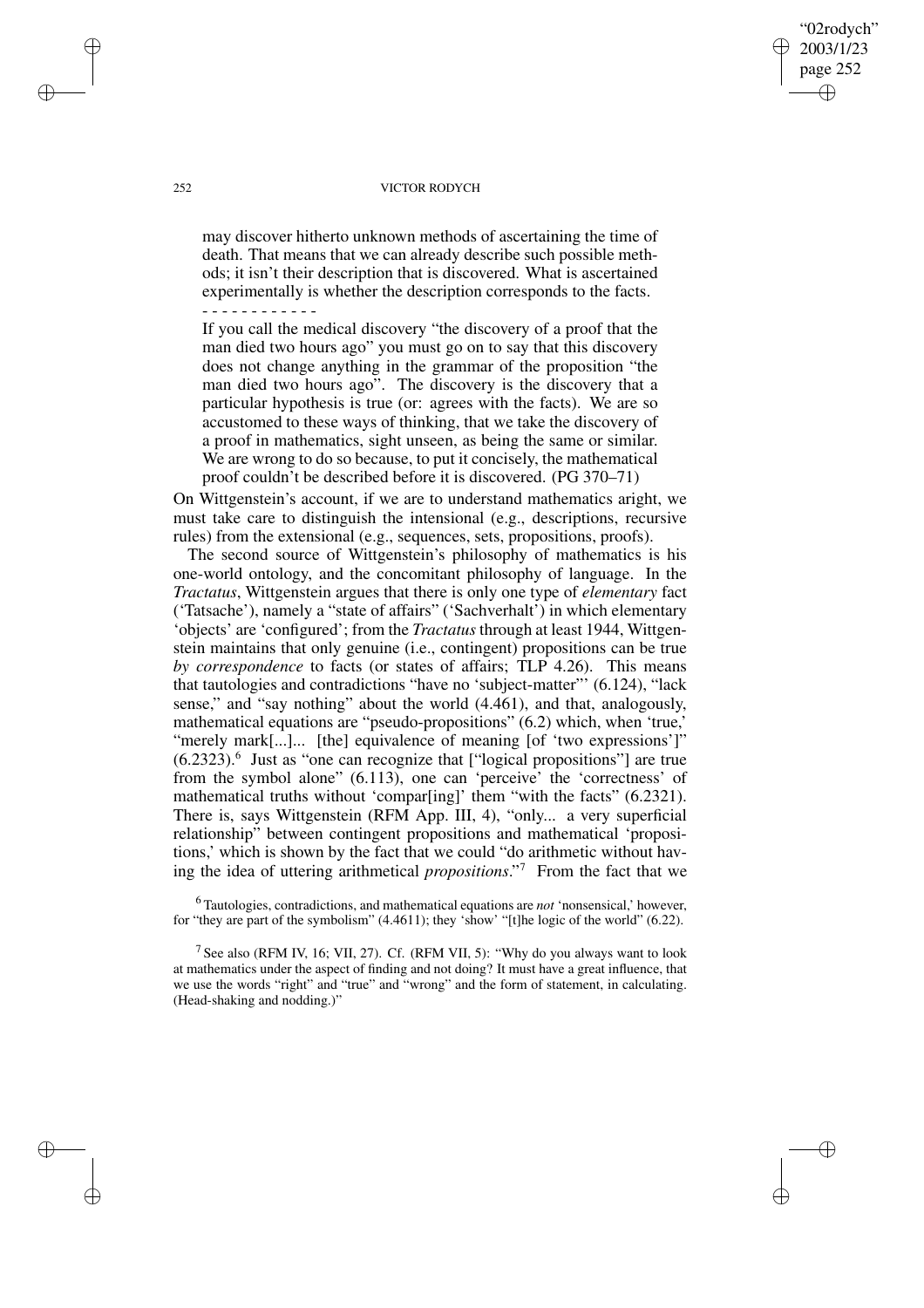✐

✐

✐

✐

*say* "Mathematical propositions can be true or false," "[t]he only clear thing about this [is] that we affirm some mathematical propositions and deny others" (LFM 239), or, as we "might also say, the game of truth-functions is played with them" (RFM App. III, 2). We play the truth-function game in mathematics because we wish to apply mathematical calculi to real world domains (RFM II, 35; V, 2, 25 & 42; VII, 10; TLP 5.12; 6.1201; 6.211). To enable this extra-systemic application we need only an arbitrary, opposing dichotomy (e.g., 'brue' and 'balse'; '0' and '1'), and so we maintain the Law of the Excluded Middle in the sense that we *conventionally agree* (RFM VI, 49) that every meaningful mathematical proposition must have an equally meaningful (syntactical) negation or 'opposite.' The upshot of this is that the notions of 'truth' and 'falsity' are eliminable in mathematics. $8$ 

From 1928–29 through 1944, Wittgenstein develops a philosophy of mathematics grounded on his *Tractarian* one-world ontology and theories of language and truth. $9$  Given that there are no mathematical facts, "one cannot discover any connection between parts of mathematics or logic that was already there without one knowing" (PG 481), from which it follows (PR §159) that "we can't describe mathematics, we can only do it." When we carefully examine mathematics in an attempt to *describe* it, we find that mathematics is essentially a *human activity* (RFM VI, 29) — that "[t]he mathematician is an inventor, not a discoverer" (RFM I, 168; Appendix II, 2). A proof "makes new connexions," says Wittgenstein, "[i]t does not establish that they are there; they do not exist until it makes them" (RFM III,  $31$ ).<sup>10</sup>

9 I am *not* here claiming that Wittgenstein maintains his *Tractarian* views on elementary facts (or "states of affairs"), but only that *facts* exist, and that there is only *one* world of facts.

<sup>10</sup> See also (WVC 34, Ft. #1), "We *make* mathematics... mathematics can in a certain sense only be made," and (LFM 22): "One talks of mathematical discoveries. I shall try again and again to show that what is called a mathematical discovery had much better be called a mathematical invention." See also (PR §§109, 159 & 172), (WVC 106), (PG 333, 463, 481 & 484), (LFM 82), and (RFM I, 166–67; III, 31; V, 9; VII, 5, 10, 27, 61 & 67).

"02rodych" 2003/1/23 page 253

✐

✐

✐

<sup>&</sup>lt;sup>8</sup> At (LFM 188), in an allusion to Gödel's First Incompleteness Theorem, Wittgenstein says: 'In such cases the thing is to avoid the words "true" and "false" altogether, and to get clear that to say that p is true is simply to assert p; and to say that p is false is simply to deny p or to assert  $\sim p$ .'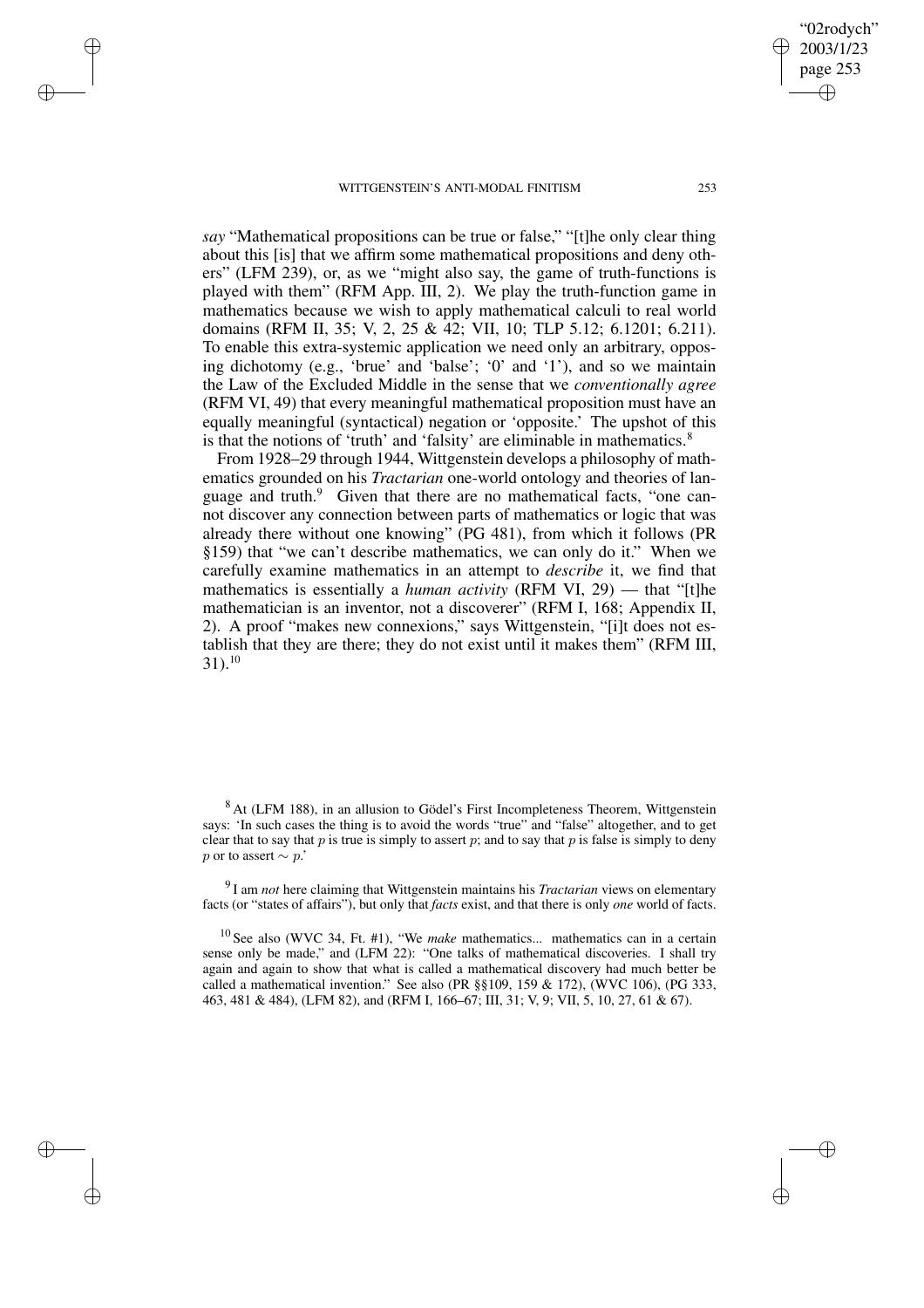"02rodych" 2003/1/23 page 254 ✐ ✐

✐

✐

#### 254 VICTOR RODYCH

### 2. *Wittgenstein's Finitism*

Wittgenstein adopts finitism principally because his aim is to *describe* mathematical calculi and mathematical activity.<sup>11</sup> What actually *exist* in mathematics are symbols, extensions, and rules (or 'laws'). In *doing* mathematics we use rules to generate extensions, *decide* propositions and *invent/construct* new proofs and calculi. We mistakenly believe in the "actual infinite" (PG 471), because we think there is "a dualism" of "the law and the infinite series obeying it" (PR §180), when in fact "[a] law is not another method of giving what a list gives," since a "list *cannot* give what the law gives" (WVC  $102-103$ ).<sup>12</sup> For example, because an irrational number "endlessly yields the places of a decimal fraction" (PR §186), we think it *is* "a totality" (WVC 81–82, Ft. #1). But "[a]n irrational number isn't the extension of an infinite decimal fraction,... it's a law" (PR §181) which "yields extensions" (PR §186).

On Wittgenstein's account, once we have properly distinguished between intensions (rules) and extensions, we see (PR §144) that "[t]he infinite number series is only the infinite possibility of finite series of numbers," and that "[i]t is senseless to speak of the *whole* infinite number series, as if it, too, were an extension." "[T]he word 'class'," Wittgenstein stresses (WVC 228), "means completely different things in" "finite class" and "infinite class." An "infinite class" is represented by a recursive rule or "an induction," whereas the "[t]he symbol for a [finite] class is a list" or extension (PG 461). Though "[a]n induction has a great deal in common with the multiplicity of a class (a finite class, of course)," "it isn't one, and now it is called an infinite class" (PR §158). 'We mistakenly treat the word "infinite" as if it were a number word,' Wittgenstein says (PG 463), 'because in everyday speech both are given as answers to the question "how many?"'<sup>13</sup> Because, however, "[t]he word 'infinite' has a different syntax from a number word" (WVC 228), "[a] correct symbolism has to reproduce an infinite class in a completely different way from a finite one" (WVC 228).

<sup>11</sup> Beginning in 1928–29, Wittgenstein also forges a new connection, entirely absent in the *Tractatus*, between *meaningfulness* and *decidability*, both contingent and mathematical (see Section 3). See my "Wittgenstein on Mathematical Meaningfulness, Decidability, and Application," *Notre Dame Journal of Formal Logic* Vol. 38:2 Spring 1997, pp. 195–224.

<sup>12</sup> Wittgenstein similarly treats lines and curves in a strongly constructivist manner. "The straight line isn't *composed* of points" (PR §172) — "[t]hose mathematical rules  $[e.g., \sqrt{2}]$ *are* the points" (PG 484). "[A] curve is not composed of points, it is a law... according to which points can be constructed" (PG 463). See also (PR §173) and (PG 461).

 $13$  See also (PR  $$142$ ) and (PR  $$145$ ).

✐

✐

✐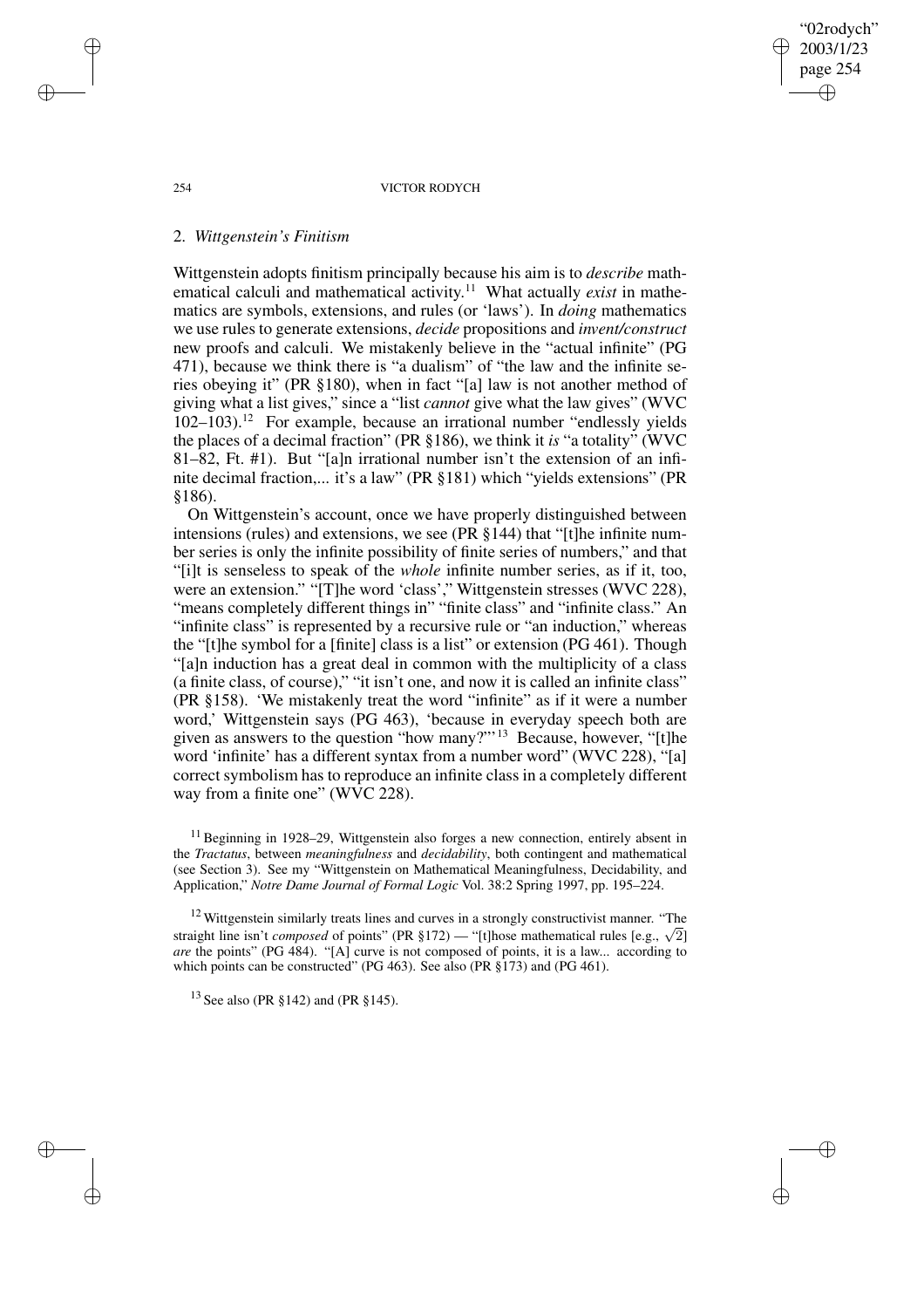✐

✐

✐

✐

Given that a mathematical set is a finite extension, we cannot *meaningfully* quantify over an infinite mathematical domain, simply because there is no such thing as an infinite mathematical domain (i.e., totality, set), and, derivatively, no such things as infinite conjunctions or disjunctions.<sup>14</sup>

[I]t still looks as if the quantifiers make no sense for numbers. I mean: you can't say ' $(n) \varphi n$ ', precisely because 'all natural numbers' isn't a bounded concept.<sup>[15</sup>] But then neither should one say a general proposition follows from a proposition about the nature of number.

But in that case it seems to me that we can't use generality all, etc. — in mathematics at all. There's no such thing as 'all numbers', simply because there are infinitely many. And because it isn't a question here of the amorphous 'all', such as occurs in 'All the apples are ripe', where the set is given by an external description: it's a question of a collection of structures, which must be given precisely as such. (PR §126)

"A statement about *all* numbers is not represented by means of a proposition," Wittgenstein asserts (WVC 82), "but by means of induction." Similarly, there is no such thing as a meaningful mathematical proposition about *some* number — no such thing as an expression that existentially quantifies over an infinite domain.

[T]o be sure, ' $(\exists x)\varphi x$ ' also says 'There is a number of x satisfying  $\varphi x'$ , and yet the expression ' $(\exists x)\varphi x'$  can't be taken to presuppose the totality of numbers. (PR §173)

What is the meaning of such a mathematical proposition as ' $(\exists n)$ 4  $+n = 7$ ? It might be a disjunction —  $(4 + 0 = 7) \vee (4 + 1 = 7) \vee$ etc. *ad inf.* But what does that mean? I can understand a proposition with a beginning and an end. But can one also understand a proposition with no end? ... If no finite product makes a proposition

<sup>15</sup> That is, since "[t]he sign for the extension of a concept is a list" (PG 332), and since lists are the very paradigm of a (finite) set, "the quantifiers make no sense for" unbounded concepts or so-called infinite sets. See also (PR §174): "the  $\cdot(x)$ ..." in arithmetic cannot be taken extensionally."

"02rodych" 2003/1/23 page 255

✐

✐

✐

<sup>14</sup> Wittgenstein rejects his *Tractarian* 'elimination' of the quantifiers, and insists instead that that the three dots at the end of "Pa & Pb & Pc..." (or "P1 & P2 & P3...") and "Pa ∨ Pb ∨ Pc..." must always be "dots of laziness." See G.E. Moore, "Wittgenstein's Lectures in 1930–33," *Philosophical Papers* (London: Allen & Unwin, 1959), p. 298. Cf. (RFM IV, 8: VII, 52), (LFM 171), and (PI 208) on "and so on" as *not* an abbreviation.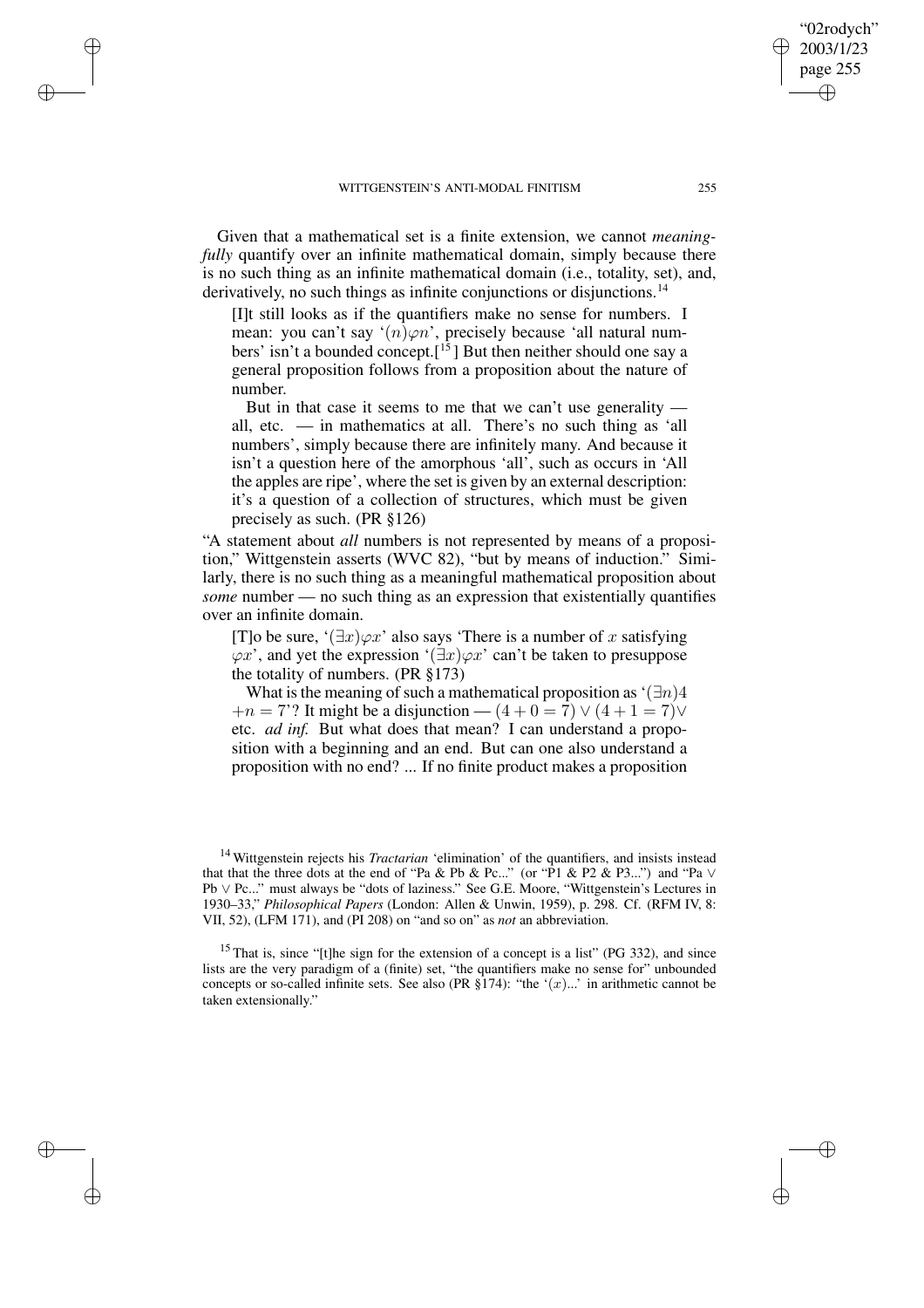"02rodych" 2003/1/23 page 256 ✐ ✐

✐

✐

#### 256 VICTOR RODYCH

true, that means *no* product makes it true. And so it *isn't* a logical product. (PR §127; cf. PG 451)<sup>16</sup>

The most *distinctive* feature of Wittgenstein's finitism is that an expression quantifying over an infinite domain is *never* a meaningful proposition, not even when we have proved, for instance, that a particular number  $n$  has a particular property. 17

The important point is that, even in the case where I am given that  $3^2 + 4^2 = 5^2$ , I ought *not* to say ' $(\exists x, y, z, n)(x^n + y^n = z^n)$ , since taken extensionally that's meaningless, and taken intensionally this doesn't provide a proof of it. No, in this case I ought to express only the first equation. (PR  $\S 150$ )<sup>18</sup>

Thus, Wittgenstein adopts the radical position that *all* expressions that quantify over an infinite domain, whether 'conjectures' (e.g., Goldbach's Conjecture [GC], Fermat's Last Theorem [FLT]) or "proved general theorems" (e.g., "Euclid's Prime Number Theorem" [EPNT], the Fundamental Theorem of Algebra), are *meaningless* (i.e., 'senseless'; 'sinnlos'). These expressions are not (meaningful) mathematical propositions, according to Wittgenstein, because the Law of the Excluded Middle does not apply, and where it "doesn't apply, no other law of logic applies either, because in that case we aren't dealing with propositions of mathematics" (PR  $\S 151$ ).<sup>19</sup> (The crucial

<sup>16</sup> Strangely, in this passage, Wittgenstein says "logical product" when he means "logical sum," which is precisely the mistake Hilbert makes in "On the Infinite," [13], p. 379.

<sup>17</sup> For Brouwer, a proposition that *existentially* quantifies over an infinite domain is a "propositional abstract," which Hilbert calls a "partial proposition." Such 'propositions' can, however, be proved by *constructive* means, for when we prove, e.g., "P(11)," we may infer "(∃n)[Pn&(n > 7)]." Analogously, for Brouwer and Weyl, "(∀n)(Pn)" is understood "as an hypothetical assertion to the effect that, if any particular natural number n were given to us, we would be sure that that number n has the property P" [Hermann Weyl, 1949, p. 51]. "(∀n)(En)" is, therefore, meaningful *before* it is proved, and it is both meaningful and *true* only when it has been proved by MI, provided that "the reasonings used within its basis and induction step [are] intuitionistic" [S.C. Kleene, 1964, p. 49].

<sup>18</sup> See also (WVC 81–82, Ft. #1): "If you answer the question whether the figure 7 occurs in the expansion of  $\pi$  by saying: Yes, it occurs at the 25th place, you have answered only the question whether 7 occurs at the 25th place but not the question whether 7 occurs at all." In his interesting and highly informative "Wittgenstein and Finitism," *Synthese* (1995), Mathieu Marion misses this crucial point, as I have pointed out in my "Wittgenstein on Irrationals and Algorithmic Decidability," *Synthese*, Vol. 118, No. 2, 1999, Endnote #27.

<sup>19</sup> See also (PG 368): "The word "proposition", if it is to have any meaning at all here, is equivalent to a calculus: to a calculus in which  $p \lor \neg p$  is a tautology (in which the "law of the excluded middle" holds). When it is supposed not to hold, we have altered the concept of proposition." Marion mistakenly claims that Wittgenstein criticized "the universal validity of the law of excluded middle" in mathematics (Op. Cit., pp. 141, 156–61, esp. pp. 157 and

✐

✐

✐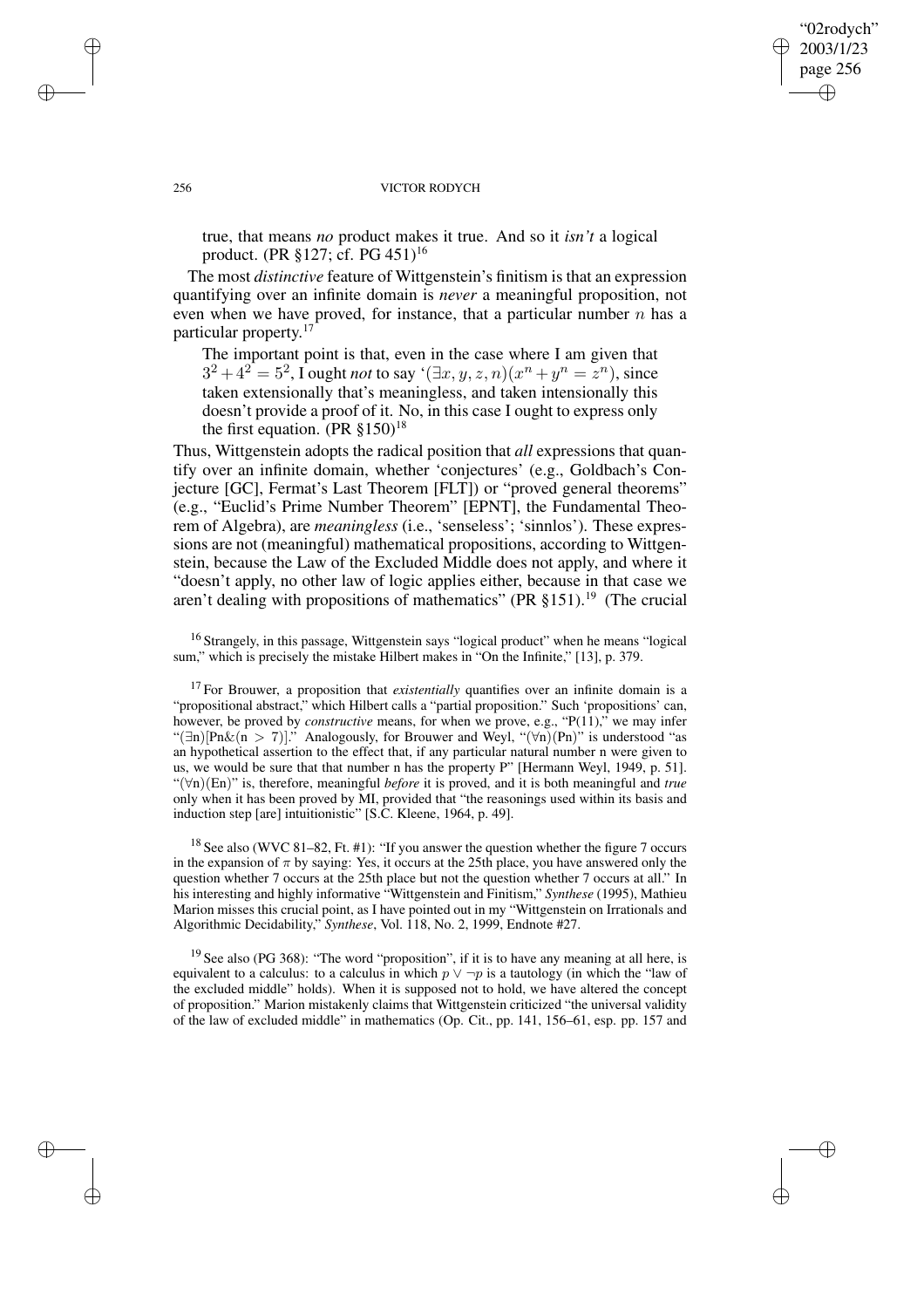✐

✐

✐

✐

question *why* and in exactly what sense the Law of the Excluded Middle does not apply to such expressions will be answered in the next section.)

Contrary to what Penelope Maddy has claimed, Wittgenstein does *not* abandon his intermediate finitism in  $RFM<sup>20</sup>$  Since I have already argued that Maddy is mistaken in "Wittgenstein's Critique of Set Theory,"<sup>21</sup> I will here give only two of numerous examples. At (RFM V, 19) Wittgenstein says, "The concepts of infinite decimals in mathematical propositions are not concepts of series, but of the unlimited technique of expansion of series."

We learn an endless technique: that is to say, something is done for us first, and then we do it; we are told rules and we do exercises in following them; perhaps some expression like "and so on *ad inf.*" is also used, but what is in question here is not some gigantic extension. (RFM V, 19)

Similarly, at (RFM V, 21), Wittgenstein asks 'Then is infinity not actual can I not say: "these two edges of the slab meet at infinity"?' Wittgenstein answers: 'Say, not: "the circle has this property because it passes through the two points at infinity..."; but: "the properties of the circle can be regarded in this (extraordinary) perspective".'

159), despite the fact that he *does* quote (PR §173), (PR §168) and (PR §189) on pp. 157 and 159. For an explanation of this mistake, see Ft. #25.

 $20$  See Penelope Maddy, "Mathematical Alchemy," [16], esp. pp. 300–01, where Maddy speaks of Wittgenstein's "new rejection of finitism" and his "new, non-finitist approach to set theory" in RFM. Maddy *seems* to use (RFM II, 61) as evidence for these claims, though she correctly interprets this passage as saying that "statements of infinitary mathematics cannot be defined in terms of, or replaced by, finitary statements." What perplexes is that Maddy also correctly notes (p. 300) that "[a]s during the transitional period, the only real infinity is that of the calculus," which is (p. 301) "the view that infinity is in the infinite possibilities of the calculus." Given that Maddy also correctly says (p. 301) that Wittgenstein's view of infinite *possibility* leads directly to "an attack on modern set theory," she apparently goes awry in thinking that Wittgenstein is not a finitist because he is not a strict finitist, which is particularly strange since Wittgenstein is not a *strict* finitist during his "transitional period."

<sup>21</sup> See my "Wittgenstein's Critique of Set Theory," §2, pp. 287–290, where I argue that the later Wittgenstein *maintains* his intermediate finitism in RFM and LFM. See, e.g., (RFM II, 58–61; V, 11, 19–21) and (LFM 31–32, 111, 170). There are numerous further corroborating passages in Wittgenstein's Nachlaß [Ludwig Wittgenstein, *Wittgenstein's Nachlass: The Bergen Electronic Edition* (Oxford: Oxford University Press, 1998–2000)], such as MS 117, p. 165 (Feb. 15, 1940): "The pernicious effect of the Dirichlettian conception of function is: that it introduces a kind of hypothetical notation; that could supposedly be used if our nature were different. For the idea that a function such as sin x is a kind of table would be all right only if we could in fact use such a table instead of 'sin x', when such a table would be a possible sign for 'sin x'. Such as my T.F. tables can be used as a matter of fact instead of '∨', '∼', etc." Cf. (WVC 102–03; June 19, 1930) and Zettel §705 (January 1, 1930).

"02rodych" 2003/1/23 page 257

✐

✐

✐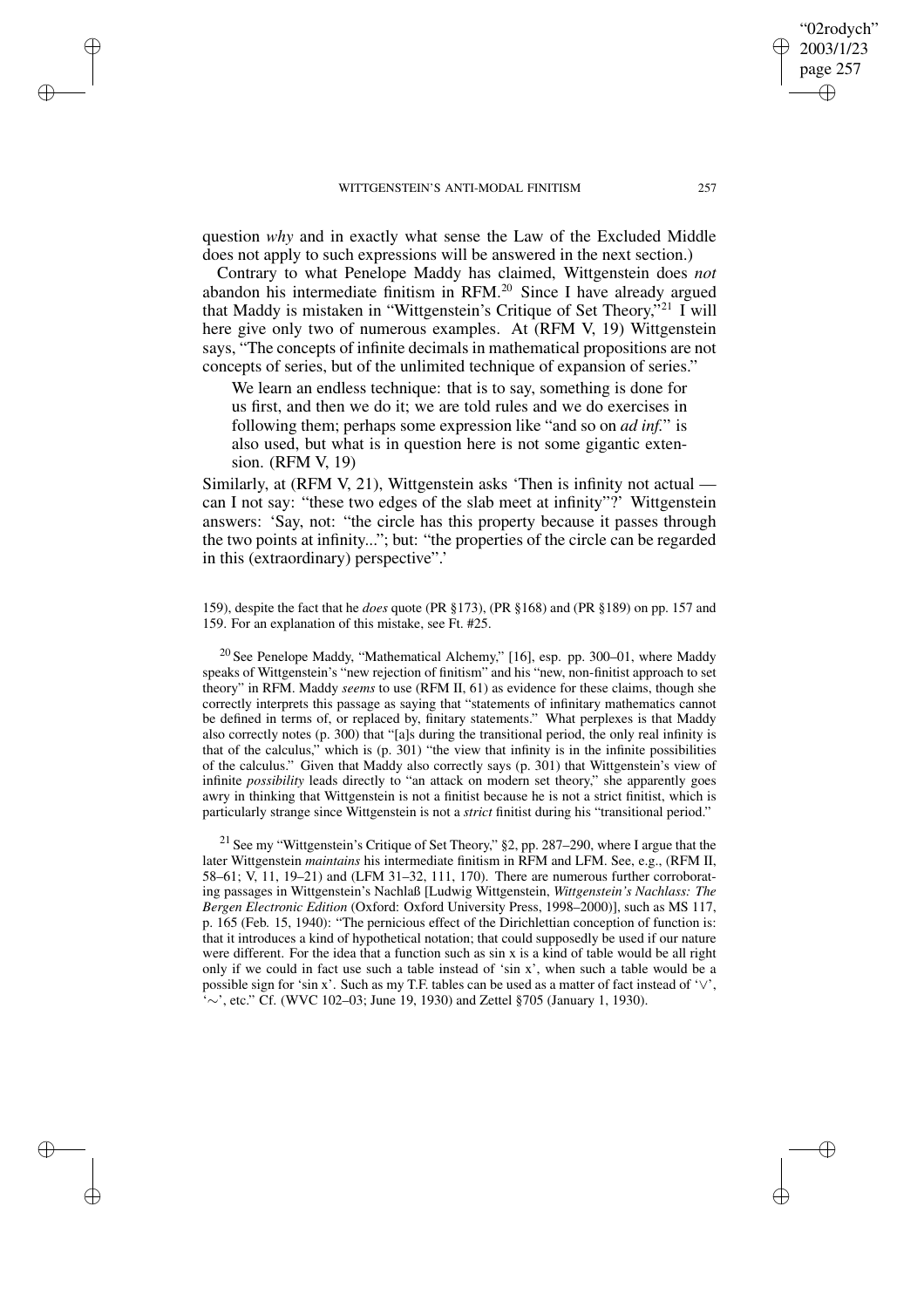### "02rodych" 2003/1/23 page 258 ✐ ✐

✐

✐

#### 258 VICTOR RODYCH

It is essentially a perspective, and a far-fetched one. (Which does not express any reproach.) But it must always be quite clear *how far*-fetched this way of looking at it is. For otherwise its real *significance* is dark. (RFM V, 21)

Put summarily, Wittgenstein is a finitist in both his middle and later periods because he denies that there are infinite mathematical *extensions* (or infinite mathematical sets *in extension*).<sup>22</sup>

## 3. *Mathematical Induction*

Given that one cannot quantify over an infinite domain, the question arises: What, if anything, does *any* number-theoretic proof by mathematical induction (henceforth 'MI') actually *prove*? Take, for example, EPNT, understood as the following *universally* quantified proposition.

 $(\forall n)(En)$ where: "En" = df. " $(\exists m){(n+3 = m) \land [P(m + 1) \lor P(m + 2)]}$  $\vee P(m+3)... \vee P(m!+1)]$ 

and: " $Px'' = df$ . "x is prime"

On the standard view, we have actually proved EPNT by means of the following proof.

| Inductive Base: | E(1)                                   |
|-----------------|----------------------------------------|
| Inductive Step: | $(\forall n)[E(n) \rightarrow E(n+1)]$ |
| Conclusion:     | $(\forall n)(En)$                      |

If, however, " $(\forall n)(En)$ " is *not* a meaningful proposition, what are we to make of this proof?

Wittgenstein's initial answer to this question is decidedly enigmatic. "An induction is the expression for arithmetical generality," says Wittgenstein, but "induction isn't itself a proposition" (PR §129).

If we want to see what has been proved, we ought to look at nothing but the proof. We ought not to confuse the infinite possibility of its application with what is actually proved. The infinite possibility of application is *not* proved! The most striking thing about a recursive proof is that what it alleges to prove is not what comes out of it. (PR §163)

These remarks are clarified at (WVC 135).

<sup>22</sup> Cf. (PR §139): "Whereas infinite — or better *unlimited* — divisibility doesn't mean there's a proposition describing a line divided into infinitely many parts, since there isn't such a proposition." See also (PR §144): "If I were to say, 'If we were acquainted with an infinite extension, then it would be all right to talk of an actual infinite', that would really be like saying, 'If there were a sense of abracadabra then it would be all right to talk about abracadabraic sense-perception'."

✐

✐

✐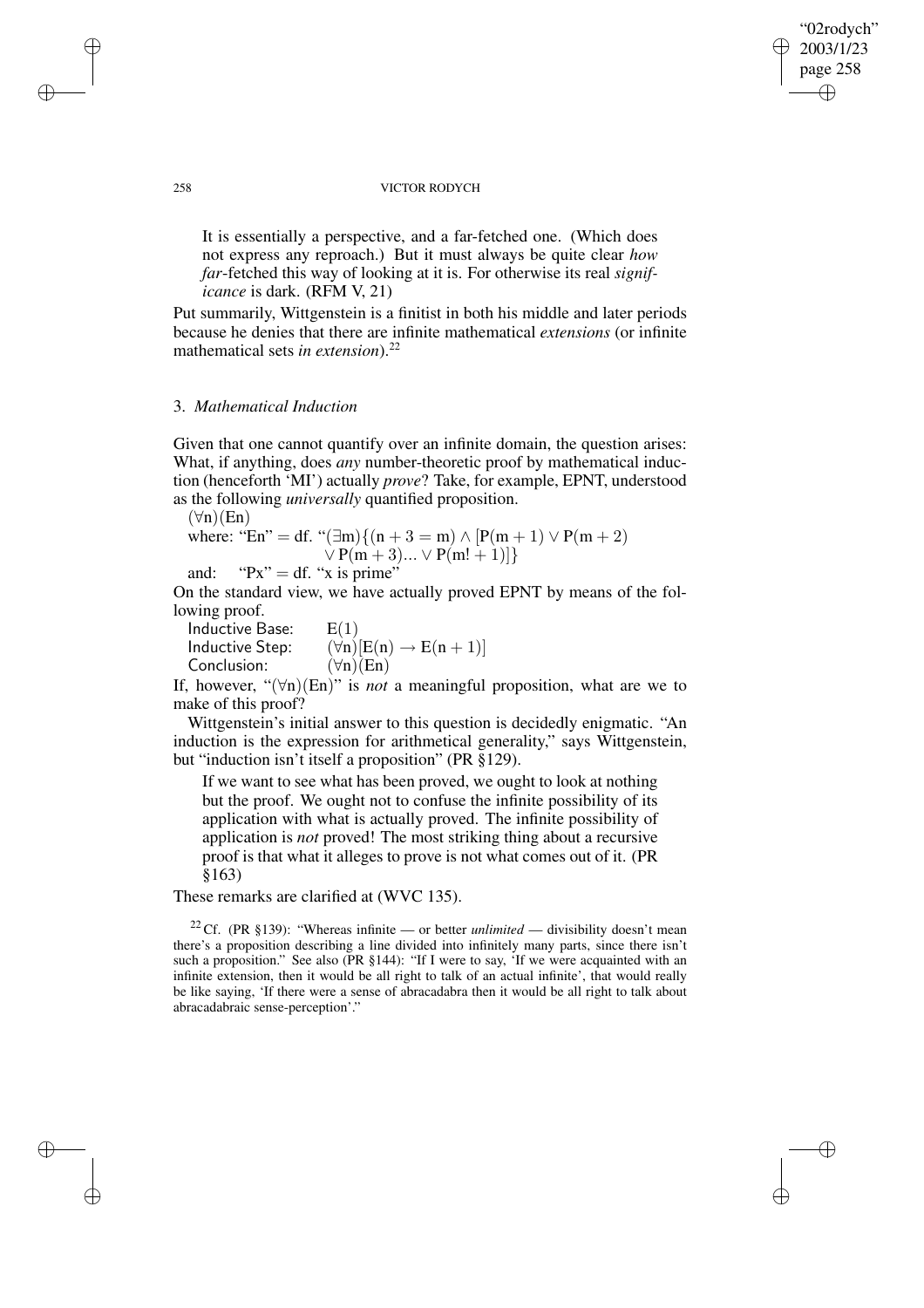In mathematics there are *two kinds of proof* :

✐

✐

✐

✐

- (1) A proof proving a particular formula. This formula occurs in the proof itself, as its last step.
- (2) Proof by induction. Here it is first of all striking that the proposition to be proved does not occur in the proof itself at all. Thus the proof does not actually prove the proposition. That is to say, induction is not a procedure leading to a proposition. Rather, induction allows us to see an infinite possibility, and in this alone does the nature of proof by induction consist.

Afterwards we articulate what we have shown by the inductive proof as a proposition, and here we use the word 'all'. But this proposition adds something to the proof, or better, the proposition is related to the proof as a sign is to the thing signified. The proposition is a name for the induction. The former goes proxy for the latter; *it does not follow from it*. [italics mine]

The critical point here is that a proof by mathematical induction "does not actually prove the proposition" [e.g.,  $(\forall n)(En)$ ] that is customarily construed as the *conclusion* of the proof (PG 406). "What we gather from the proof," says Wittgenstein (PR §164), "we cannot represent in a proposition at all and of course for the same reason we can't deny it either." <sup>23</sup> *That* 'proposition' is really just a sign standing proxy for the "infinite possibility" (i.e., "the induction") that we come to *see* by means of the proof. Wittgenstein elucidates this crucial point at (PG 406).

We are not saying that when  $f(1)$  holds and when  $f(c + 1)$  follows from  $f(c)$ , the proposition  $f(x)$  is *therefore* true of all cardinal numbers; but: "the proposition  $f(x)$  holds for all cardinal numbers" *means* "it holds for  $x = 1$ , and  $f(c + 1)$  follows from  $f(c)$ ".

"I want to say," Wittgenstein concludes, that "once you've got the induction, it's all over" (PG 407). This means that a particular MI proof should be understood in the following way.

Inductive Base:  $F(1)$ 

Inductive Step:  $F(n) \rightarrow F(n+1)$ 

Proxy Statement: F(m)

Here the 'conclusion' of an MI proof [i.e., "what is to be proved" (PR §164)] uses 'm' rather than 'n' to indicate that 'm' stands for any *particular* number,

"02rodych" 2003/1/23 page 259

✐

✐

✐

<sup>&</sup>lt;sup>23</sup> See (PR §168): "If the proof that every equation has a root is a recursive proof, then that means that the Fundamental Theorem of Algebra isn't a genuine mathematical *proposition*." "[W]e don't discover a proposition like the fundamental theorem of algebra," says Wittgenstein (PG 374), "we merely construct it," "[b]ecause in proving it we give it a new sense that it didn't have before."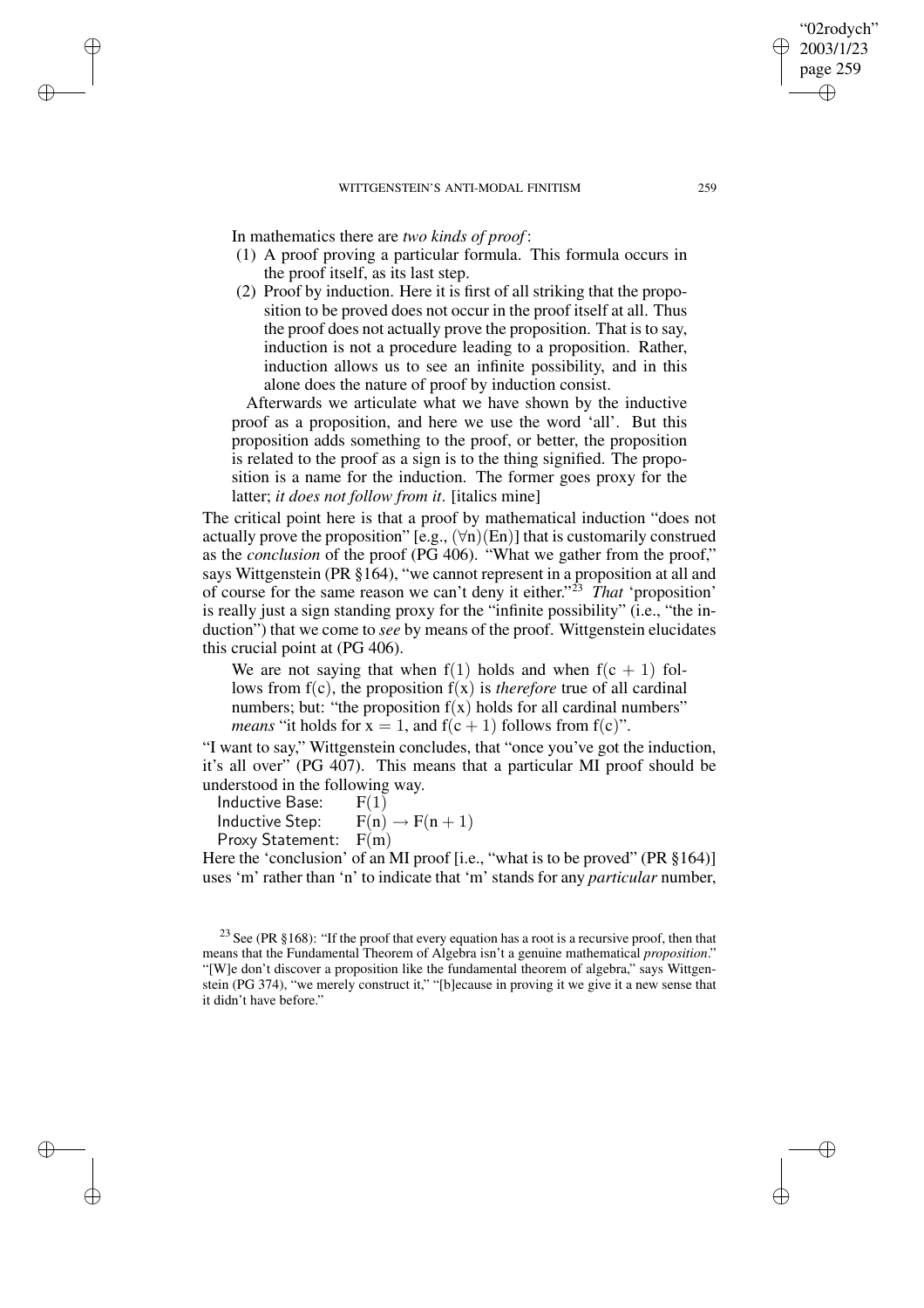✐

✐

#### 260 VICTOR RODYCH

while 'n' stands for any *arbitrary* number. For Wittgenstein, the *proxy statement* or *expression* "F(m)" is *not* a genuine proposition which "assert[s] its generality" (PR  $\S 168$ ),<sup>24</sup> but rather an *eliminable* pseudo-proposition standing proxy for the proved inductive base and inductive step.<sup>25</sup> Though an MI proof *cannot* prove "the infinite possibility of application" (PR §163), it "allows us to *see* an infinite possibility" (WVC 135; italics mine) and "to *perceive*" that a *direct* proof of any *particular* proposition can be executed (PR §165).<sup>26</sup> Once we have proved "E(1)" and "E(n)  $\rightarrow$  E(n + 1)," we

 $24$  We gain nothing (except perhaps the erroneous notion of an infinite totality) if we employ the expressions " $F(m)$ " or " $(\forall n)(En)$ " and treat them as meaningful mathematical propositions. In her [16], Penelope Maddy construes (RFM I, 10) to implicitly assert that Wittgenstein allows the inference of 'f(a)' from " $(x)f(x)$ ." I believe, however, that the context of this passage makes clear that Wittgenstein has in mind universally quantified expressions that are restricted to a finite domain. Indeed, his only example in this passage is "Cut down all these trees!"

 $25$  Cf. Marion, "Wittgenstein and Finitism," p. 152. It should be noted that Marion and I disagree about the 'conclusion' of an MI proof, which I have formulated as "F(m)," and which he speaks of as "the free variable formula F." On Marion's construal [1995, p. 152], 'F' is the 'template' and Wittgenstein allows us to transform "the proof of F into a particular proof." This, however, is a mistake, for the inductive 'template' or 'schema' consists of what we *can* prove, namely, an inductive step and inductive base; 'F' is *not* the schema since Wittgenstein *denies* that 'F' (i.e., the "general statement") can be *proved*. To support his interpretation, Marion says (1) (p. 149) that Wittgenstein's view of "general arithmetical propositions" "should be seen as a development of the Tractarian conception of mathematical propositions as 'pseudo-propositions', $\overline{C}$ , (2) that in saying that MI "templates are not genuine statements, [Wittgenstein] was not saying anything new, since he had already described mathematical equations in the *Tractatus* as *Scheinsatze*, because of their lack of bipolarity" (p. 157), and (3) that "[Wittgenstein's] point is that the lack of validity of law of excluded middle in mathematics is a distinguishing feature of *all* mathematical propositions as opposed to empirical propositions." Not only are claims ##1–3 untrue, as we have seen at (PR §151), (PG 368) and elsewhere, but in making these claims, Marion throws the baby out with the bathwater, for if Wittgenstein claimed that "the lack of validity" of LEM distinguishes "*all* mathematical propositions" from "empirical propositions," then LEM would *not* hold of " $2 + 2 = 4$ " or " $2 + 2 = 5$ ."

<sup>26</sup> Superficially, there seems to be a strong affinity between Wittgenstein's claim that an induction allows us to *see an infinite possibility*, and Poincaré's claim that the indispensability of "reasoning by recurrence" is "imposed upon us with such an irresistible weight of evidence... because it is only the affirmation of the power of the mind which knows it can conceive of the indefinite repetition of the same act, when the act is once possible" (Poincaré [19], p. 400). The difference between their views, however, is categorical, first because Wittgenstein rejects (RFM IV, 22  $\&$  42) Poincaré's claim that "reasoning by recurrence" is the paradigm "of the *a priori* synthetic intuition," ([19], p. 400) and second because Poincaré says MI 'is synthetic, rather than analytic, since its conclusion "goes beyond" its premises rather than being a mere restatement of them "in other words"' (M. Detlefsen [4], p. 213), while Wittgenstein explicitly maintains that the 'conclusion' of an MI proof is *nothing but* a

✐

✐

✐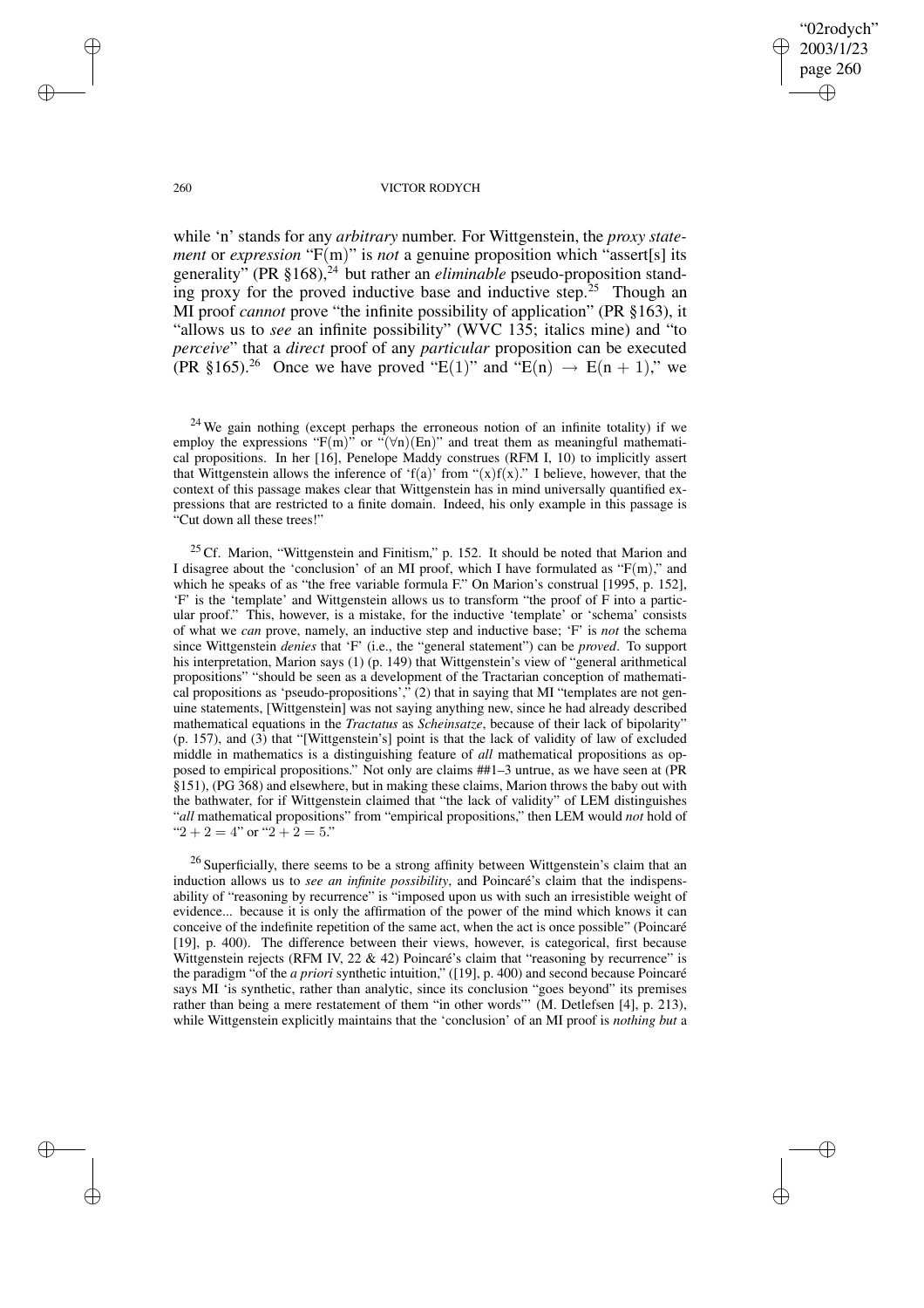✐

✐

✐

✐

need not reiterate *modus ponens* m − 1 times to prove the particular proposition " $E(m)$ " (e.g., 310 times to prove " $E(311)$ "). If we know a "recursive proof" "with endless possibility," states Wittgenstein (PR §164), beginning "with 'A(1)' and continuling through 'A(2)' etc. etc." this proof "spares" me the trouble of proving each proposition of the form  $A(7)$ ". The direct proof of, say, "E(311)" (i.e., without 310 iterations of *modus ponens*) "cannot have a still better proof, say, by my carrying out the derivation as far as this proposition itself" (PR  $\S 165$ ).<sup>27</sup>

Wittgenstein's finitism is not, however, the only reason he adopts such a radically constructivist position on MI. A second, very important impetus is that Wittgenstein rejects the very idea of an *undecidable* (yet meaningful) mathematical proposition.

In discussions of the provability of mathematical propositions it is sometimes said that there are substantial propositions of mathematics whose truth or falsehood must remain undecided. What the people who say that don't realize is that such propositions, *if* we can use them and want to call them "propositions", are not at all the same as what are called "propositions" in other cases; because a proof alters the grammar of a proposition. (PG 367)

"What 'mathematical questions' share with genuine questions," Wittgenstein says (PR §151), "is simply that they can be answered." If there *were* "undecidable propositions," Wittgenstein argues (PR §173), then at least some mathematical propositions would have no 'sense' — i.e., they would be *neither* true *nor* false — "and the consequence of this is precisely that the propositions of logic lose their validity for [them]." <sup>28</sup> For Wittgenstein, "[a]gainst

restatement of (i.e., an expression standing 'proxy' for) the proved inductive base and inductive step.

 $27$  Until at least 1939, Wittgenstein was troubled by the question of what justifies direct proofs by MI, for at (LFM 266) we find him saying it "is the queerest thing in the world... that one should have a short cut through logic." "This is most important," Wittgenstein continues, "*It's puzzled me more than I can say.*" [Italics mine]

 $28$  Put differently, an "undecidable mathematical proposition" is a contradiction in terms, for a defining feature of a mathematical proposition is that it is either true or false, and if it is true (or false), its negation is false (or true). At (PR §174), Wittgenstein connects his finitism with his rejection of undecidable propositions and his rejection of mathematics as a "natural science": "[I]f mathematics were the natural science of infinite extensions of which we can never have exhaustive knowledge, then a question that was in principle undecidable would certainly be conceivable." Cf. (PR §158): "Mathematics cannot be incomplete; any more than a *sense* can be incomplete. Whatever I can understand, I must completely understand." See also (PR §121). For a more extensive investigation of Wittgenstein on undecidability, see my "Wittgenstein's Inversion of Gödel's Theorem," *Erkenntnis*, Vol. 51, Nos. 2/3, 1999, pp. 173–206.

"02rodych" 2003/1/23 page 261

✐

✐

✐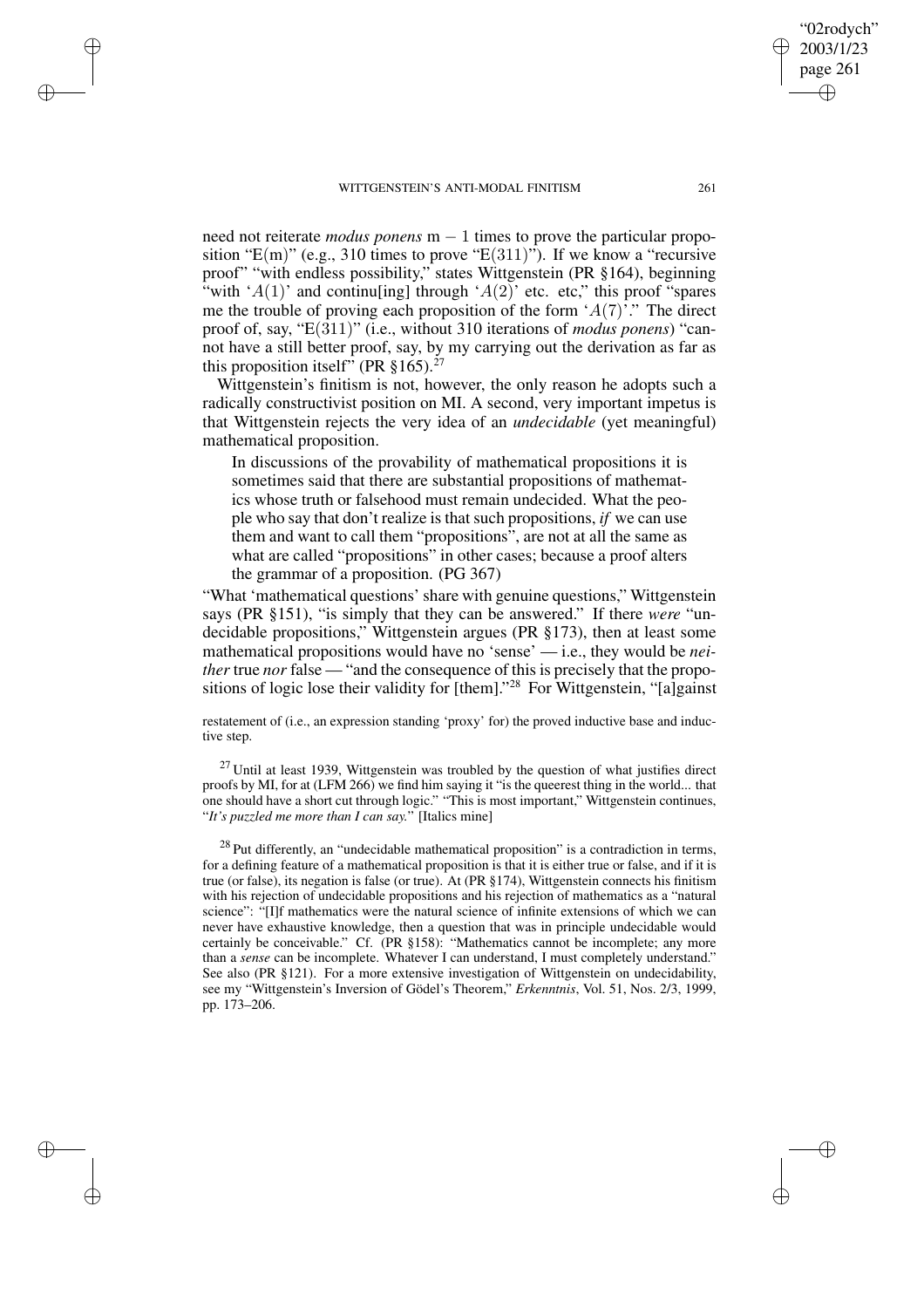"02rodych" 2003/1/23 page 262 ✐ ✐

✐

✐

#### 262 VICTOR RODYCH

Weyl and Brouwer," this is absurd, since "where the law of the excluded middle doesn't apply, no other law of logic applies either, because in that case we aren't dealing with propositions of mathematics" (PR §151). On Wittgenstein's account, however, decidability is not sufficient: a (meaningful) mathematical proposition must be *algorithmically decidable* (PR §153) and we must *know how* to decide it 'systematically' (PR §§148 & 150). "Only where there's a method of solution [a "logical method for finding a solution"] is there a [mathematical] problem," he tells us (PR §149; PG 393): "*Every* legitimate mathematical proposition must put a ladder up against the problem it poses, in the way that  $12 \times 13 = 137$  does — which I can them climb if I choose" (PR §152). "We may only put a question in mathematics (or make a conjecture)," he says (PR §151), "where the answer runs: 'I must work it out'."<sup>29</sup> We delude ourselves when we claim (WVC 37) that we can lay down principles or rules for well-formedness "(among which are 'all' and 'there is')" which enable us "to say whether the axioms are relevant to this proposition or not" (PR §149),<sup>30</sup> since "*everything* [in mathematics] is algorithm and *nothing* is meaning" (PG 468).<sup>31</sup> For Wittgenstein, there simply is no distinction between syntax and semantics in mathematics: everything is syntax. Thus, the belief that a given expression (e.g., GC) is unsystematically 'decidable' in a given calculus (e.g., PA) is no more than a *hope* or a *hunch*. If we wish to speak of "meaningful mathematical propositions" (or "mathematical propositions" vs. "mathematical pseudo-propositions"), as we do, then the *only* way to ensure that there is no such thing as a meaningful, but *undecidable* (e.g., independent),<sup>32</sup> proposition of a given calculus is to stipulate that an expression only has sense — is only a meaningful proposition *in* our calculus (PR §153) — if either it has been decided or we

<sup>29</sup> See also (PR §151): "The question 'How many solutions *are* there to this equation?' is the holding in readiness of the general method for solving it." Cf. (PG 451).

 $30$  Cf. (WVC 37): "What is not visibly relevant, is not relevant at all."

 $31$  Wittgenstein continues (PG 468): "even when it doesn't look like that because we seem to be using *words* to talk *about* mathematical things. Even these words are used to construct an algorithm."

 $32$  This point is clearly made at (PR §156), where Wittgenstein discusses unravelling a knot. "I would say here we may only speak of a genuine attempt at a solution *to the extent* that the structure of the knot is seen clearly. To the extent that it isn't, everything is groping in the dark, since it's certainly possible that something which looks like a knot to me isn't one at all; (the best proof that I in fact had no method for searching for a solution)." E.g., *before* Paul Cohen's proof of the independence of CH viz. ZF and ZFC, many set theorists *believed* (or hoped!) that it was decidable *within* ZF or ZFC. *After* Cohen's proof, however, no one persisted in claiming that CH was a meaningful proposition of ZF or ZFC, nor did anyone persist in looking for a decision of CH in ZF or ZFC.

✐

✐

✐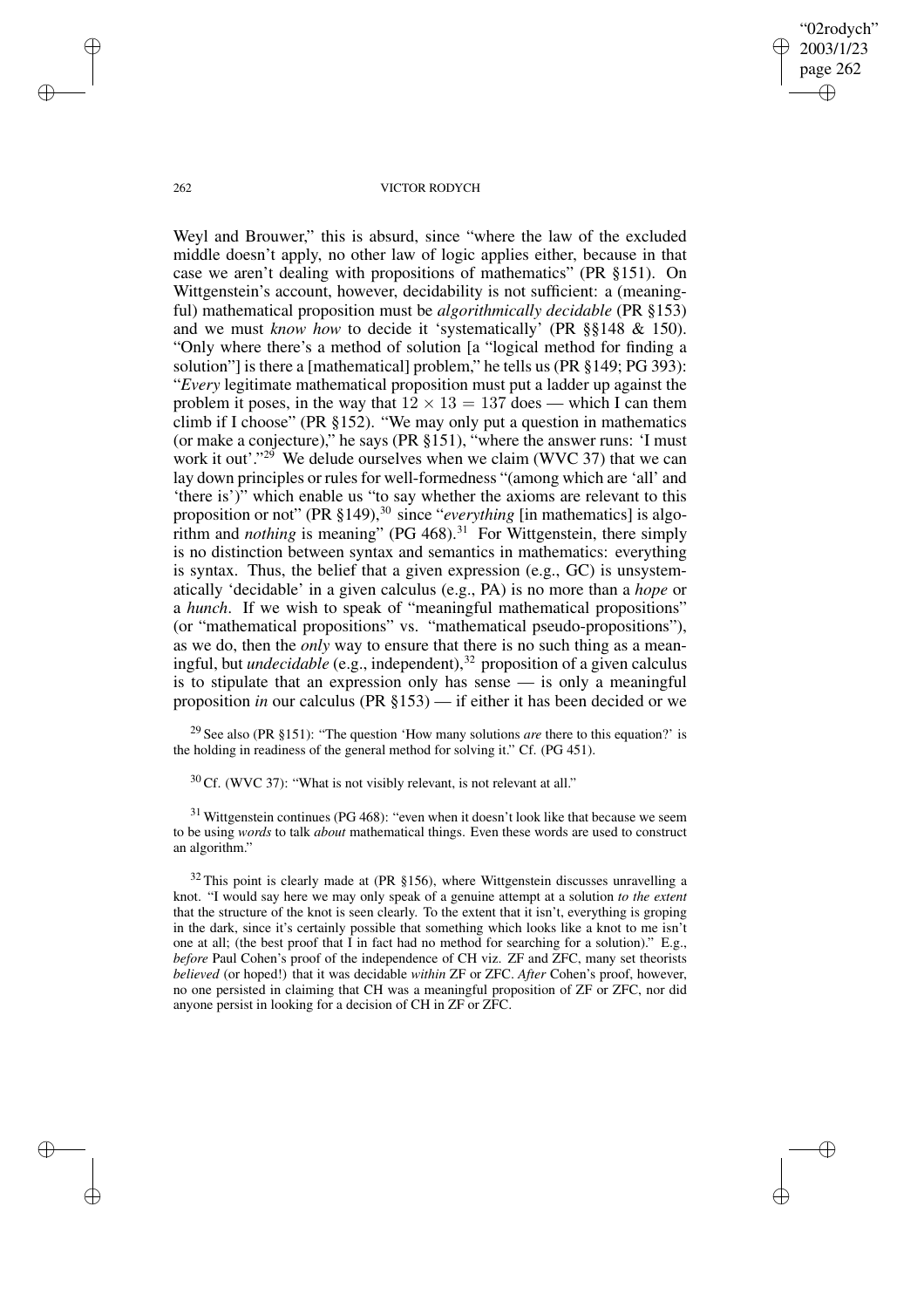✐

✐

✐

✐

*know* of an applicable decision procedure (DP). By taking this step, Wittgenstein defines *both* a mathematical calculus *and* a mathematical proposition in *epistemological* terms. A calculus is defined in terms of stipulations, *known* rules of operation, and *known* DPs.<sup>33</sup> An expression is only a mathematical proposition *in* a given calculus, and only if that calculus *contains* (PG 379) a known (and applicable) decision procedure, $34$  for "you cannot have a logical plan of search for a *sense* you don't know" (PR §148).

Together, Wittgenstein's finitism and his criterion of algorithmic decidability make considerable sense of his highly controversial remarks about (the putatively *meaningful* conjectures) FLT and GC. Given that we do not *know how* to decide, e.g., GC, it is not a mathematical proposition, and if someone like G.H. Hardy says that he 'believes' GC is true (PG 381; LFM 123; PI §578), we must reprove her/him by saying that s/he only "has a hunch about the possibilities of extension of the present system" (LFM 139) — that one cannot *believe* such an expression is 'correct' unless one knows *how* to prove it.

I say: the so-called 'Fermat's Last Theorem' isn't a proposition. (Not even in the sense of a proposition of arithmetic.) Rather, it corresponds to a proof by induction. (PR §189)

Fermat's [Last Theorem] makes no *sense* until I can *search* for a solution to the equation in cardinal numbers.

And 'search' must always mean: search systematically. Meandering about in infinite space on the look-out for a gold ring is no kind of search. (PR §150)

The only sense in which FLT can be proved is that it can "correspond to a *proof* by induction," which means that the unproved inductive step (e.g., " $G(n) \rightarrow G(n + 1)$ " and the expression " $(\forall n)(Gn)$ " are not mathematical propositions because we have no algorithmic means of looking for an induction.

So he has seen an *induction*! But was he *looking for* an induction? He didn't have any method for looking for one. And if he hadn't discovered one, would he *ipso facto* have found a number which

<sup>33</sup> See, e.g., (PR §202), where Wittgenstein says that "[a] mathematical *proposition* can only be either a stipulation, or a result worked out from stipulations in accordance with a definite method." Cf. (RFM App. III, 6), where Wittgenstein similarly states that "a proposition [is] asserted in Russell's game... at the end of one of his proofs, or as a 'fundamental law' (Pp.)."

<sup>34</sup> See, e.g., (PR §155): "I want to say that finding a system for solving problems which previously could only be solved one by one by separate methods isn't merely discovering a more convenient vehicle, but is something completely new which previously we didn't have at all."

"02rodych" 2003/1/23 page 263

✐

✐

✐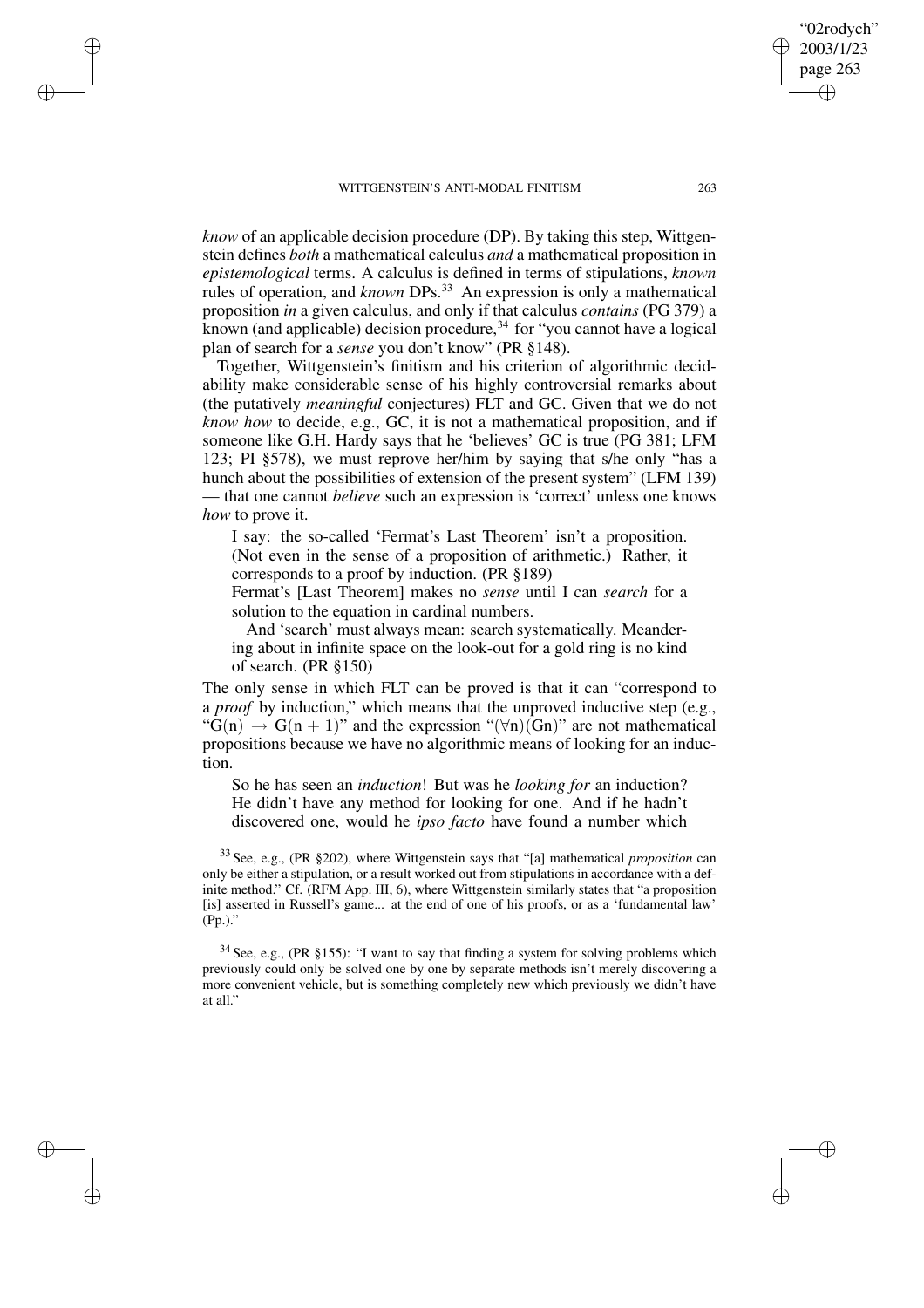#### 264 VICTOR RODYCH

"02rodych" 2003/1/23 page 264

✐

✐

✐

✐

does not satisfy the condition? — The rule for checking can't be: let's see whether there is an induction or a case for which the law does not hold. — If the law of excluded middle doesn't hold, that can only mean that our expression isn't comparable to a proposition.  $(PG 400)^{35}$ 

Prior to the [inductive] proof asking about the general proposition made no sense at all, and so wasn't even a question, because the question would only have made sense if a general method of decision had been known *before* the particular proof was discovered.

The proof by induction isn't something that settles a disputed question.  $(PG 402)^{36}$ 

For Wittgenstein, unproved inductive steps or 'inductions' are not meaningful propositions because the Law of the Excluded Middle does not hold in the sense that we do not know of a decision procedure by means of which we can *make* the expression either 'true' or 'false.'

If, however, this is the case, why would any mathematician bother to look for a 'decision' of a meaningless 'expression' such as GC? This seems a particularly difficult question given Wittgenstein's (PR §149) claim that "the fact that we never happen upon cardinal numbers that satisfy the equation  $[x<sup>n</sup> + y<sup>n</sup> = z<sup>n</sup>]...$  doesn't give the *slightest* support (probability) to the general theorem and so doesn't give us any good reason for concerning ourselves with the formula." Wittgenstein's intermediate answer (WVC 144) is that "[a] mathematician is... guided by... certain analogies with the previous system" and that there is nothing "wrong or illegitimate if anyone concerns himself with Fermat's Last Theorem."

If e.g. I have a method for looking at integers that satisfy the equation  $x^2 + y^2 = z^2$ ,  $z^{37}$  then the formula  $x^n + y^n = z^n$  may stimulate

<sup>35</sup> See also (WVC 82): "Induction, however, cannot be denied, nor can you affirm it, for it does not assert anything. ... The law of the excluded middle however does apply — simply because we are not dealing with propositions here." Cf. (RFM V, 12): "In the law of excluded middle we think that we have already got something solid, something that at any rate cannot be called in doubt. Whereas in truth this tautology has just as shaky a sense (if I may put it like that), as the question whether p or  $\sim p$  is the case." Cf. also (RFM V, 11): "In an arithmetic in which one does not count further than 5 the question what  $4 + 3$  makes doesn't yet make sense. On the other hand the problem may very well exist of giving this question a sense. That is to say: the question makes *no more* sense than does the law of excluded middle in application to it.'

<sup>36</sup> See, e.g., (PR §159): "I can't ask 'Does the series of primes *eventually* come to an end?' nor, 'Does another prime *ever* come after 7?"'

 $37$  We have, of course, an algorithm for constructing solutions to this equation, for we have proved, by MI, that " $1(3)^2 + 1(4)^2 = 1(5)^{2n}$  and " $(n3)^2 + (n4)^2 = (n5)^{2n} \rightarrow$  "[(n +

✐

✐

✐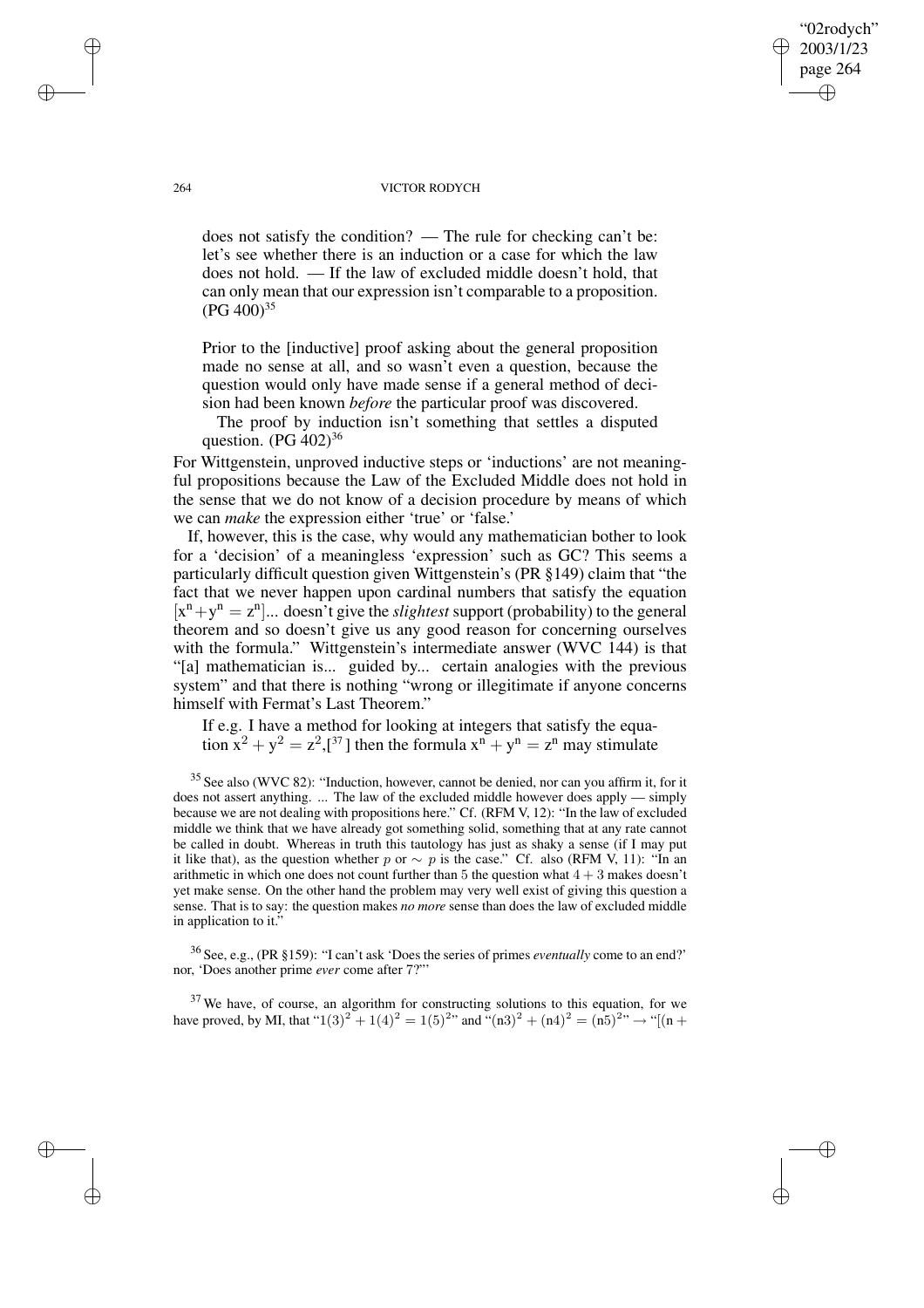✐

✐

✐

✐

me. I may let a formula stimulate me. Thus I shall say, here there is a *stimulus* — but not a *question*. Mathematical problems are always such stimuli. (WVC 144)

The fact, however, that such behaviour is not 'illegitimate' does not tell us *why* the mathematician would let FLT stimulate her/him if it really is meaningless. Indeed, as Wittgenstein himself asksin 1941 or 1944, "isn't it absurd to say that one doesn't understand the sense of Fermat's last theorem?"

Well, one might reply: the mathematicians are not *completely* blank and helpless when they are confronted by this proposition. After all, they try certain methods of proving it; and, so far as they try methods, *so far* do they understand the proposition. — But is that correct? Don't they *understand* it just as completely as one can possibly understand it? (RFM VI, 13)

Wittgenstein's reply to this (stated as a rhetorical question) is that "if I am to know what a proposition like Fermat's last theorem says, I [must] know what the criterion is, for the proposition to be true." "I am of course acquainted with criteria for the truth of *similar* propositions," Wittgenstein grants, "but *not* with any criterion of truth of *this* proposition" [italics mine]. This, it certainly seems, is precisely Wittgenstein's intermediate position. If we knew *how* to decide Fermat's Last Theorem by a decision procedure, then we would know *its* criterion of truth, for if we know an applicable DP, then we would know that FLT would be 'true' if the DP gave *this* verdict, and 'false' otherwise. To know that a proposition is meaningful is to know an applicable DP — to know *what* a proposition's sense *is* requires that we know how it is proved or refuted. As the later Wittgenstein says at (RFM VI, 11), '[i]t takes [the MI proof of EPNT] to give the question "Are there infinitely many prime numbers?" any sense.'38

What is here going [o]n [in an attempt to decide GC] is an unsystematic attempt at constructing a calculus. If the attempt is successful, I shall again have a calculus in front of me, *only a different one from the calculus I have been using so far*. [italics mine] (WVC 174–75)

 $(1)3]^2 + [(n+1)4]^2 = [(n+1)5]^{2}$ , and thus have shown, in analogy to EPNT, that there are "infinitely many" solutions to the equation " $x^2 + y^2 = z^2$ ".

 $38$  Cf. (PR §159), where Wittgenstein tries to show why "How many primes are there?" (or "Are there infinitely many primes?") is not a mathematical question. Earlier, at (PR §155), he says "it's unintelligible that I should admit, when I've got the proof [of EPNT], that it's a proof of precisely *this* proposition, or of the induction meant by this proposition." At (PR §157), Wittgenstein alludes to algorithmic decidability by saying: "What wasn't forseen, wasn't foreseeable; for people lacked the system within which it could have been forseen. (And would have been.)"

"02rodych" 2003/1/23 page 265

✐

✐

✐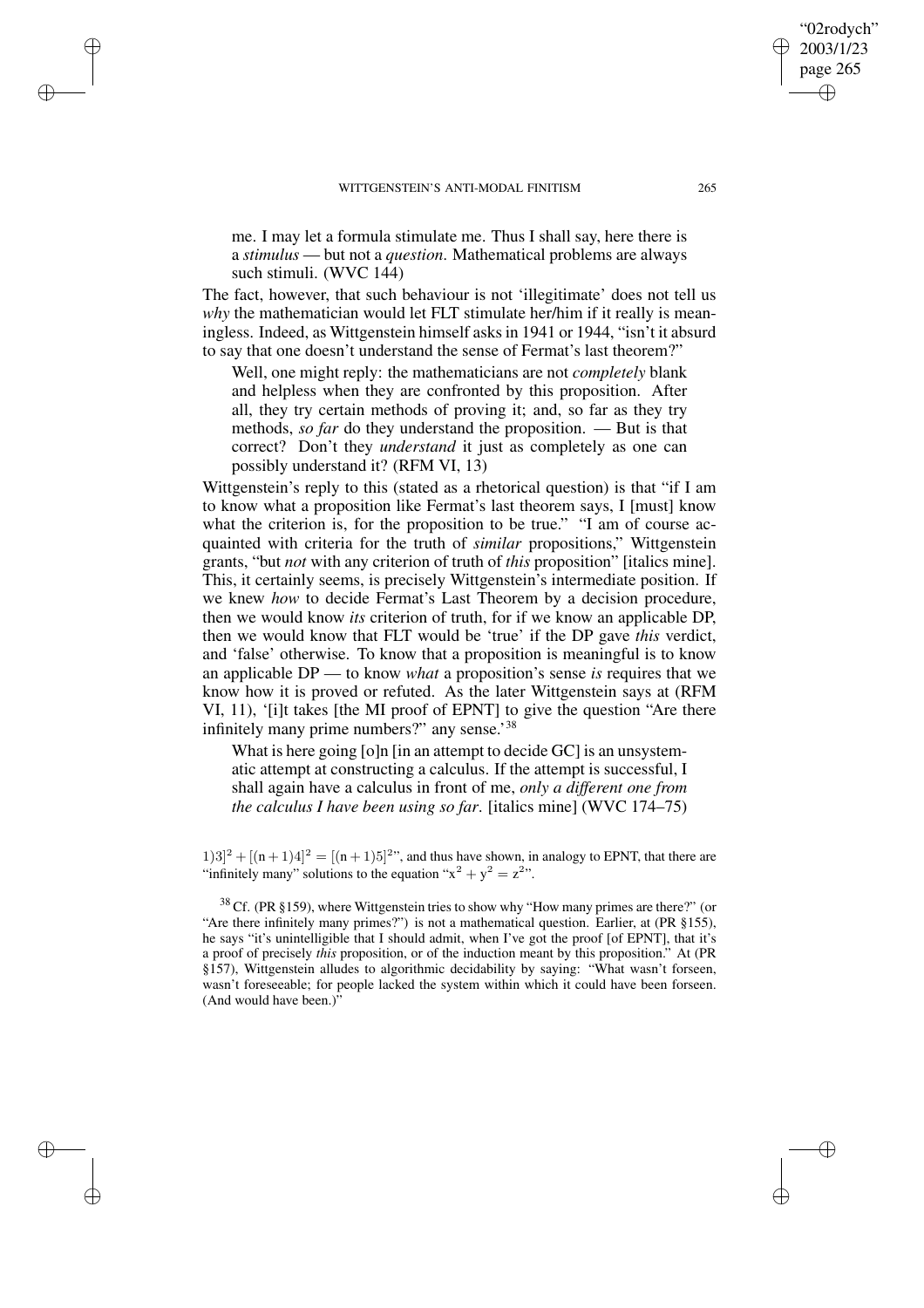"02rodych" 2003/1/23 page 266 ✐ ✐

✐

✐

#### 266 VICTOR RODYCH

"The question," the later Wittgenstein says, "changes its status, when it becomes decidable," "[f]or a connexion is made then, which formerly *was not there*" (RFM V, 9).<sup>39</sup> Thus, if we succeed in proving GC by  $\text{MI}$  if we prove "G(1)" and "G(n)  $\rightarrow$  G(n + 1)" — we will then and only then have a proof of the inductive step, but since the inductive step was not algorithmically decidable beforehand, in executing the proof we have constructed a *new* calculus. The calculus is new in the sense that we have a new *calculating machine* (WVC 106) in which we *now know how* to use this new "machine-part" (RFM VI, 13) (i.e., the unsystematically proved inductive step).<sup>40</sup> When, therefore, Wittgenstein says at  $(PR \S 149)$  that "the fact that we never happen upon cardinal numbers that satisfy the equation  $[x<sup>n</sup> + y<sup>n</sup> = z<sup>n</sup>]...$  doesn't give us any good reason for concerning ourselves with the formula," his point is that we do not have a *good* reason to *expect* that we can prove Fermat's Last Theorem. We do, however, have a *reason* to "concern ourselves" with meaningless expressions such as GC and FLT, if, for *whatever* reason, we wish to know whether our calculus can be *extended* (LFM 139). Thus, Wittgenstein's answer to our central question is that we may try to 'decide' a meaningless expression if we wish to know whether our calculus can be *moderately extended* — i.e., whether we can construct or invent a *new*, extended "calculating machine" in which the expression, e.g., " $E(n) \rightarrow E(n + 1)$ ," is a meaningful proposition (machine-part).

Wittgenstein is well aware that his criterion for a meaningful mathematical proposition will be viewed as a *revisionistic stipulation*. To the critic who says "You say 'where there is a question, there is also a way to answer it', but in mathematics there are questions that we do not see any way to answer," Wittgenstein replies (PG 380), "Quite right, and all that follows from that is that in this case we are not using the word "question" in the same sense."<sup>41</sup> Wittgenstein admits that 'perhaps [he] should have said "here there are two

<sup>41</sup> Cf. (PR §§148 & 155).

✐

✐

✐

<sup>39</sup> See also (RFM III, 31) and compare (PG 481), quoted in Section 1, above.

 $40$  Wittgenstein implicitly distinguishes between minimal, moderate, and maximal cases of *new calculi*. In the minimal case, we create a new calculus when we operate algorithmically (e.g., decide a mathematical proposition by means of a *known* decision procedure), which is consonant with Wittgenstein's (RFM V, 9) claim that "the further expansion of an irrational number is a further expansion of mathematics." In the moderate case, we construct a new calculus when, e.g., we extend our concept of 'number' (see PR §§181–186, and PG 475– 481, esp. PG 476), or when we decide an expression *unsystematically* such as by (looking for and successfully) constructing an MI proof, wherein we "learn something *completely new*, and not just the way leading to the goal with which I'm already familiar" (PR §155). In the maximal case, we create an *entirely new* calculus by modifying our axiom set or our rules of operation, or by creating a "scratch calculus" (i.e., a calculus from scratch; see WVC 36–37).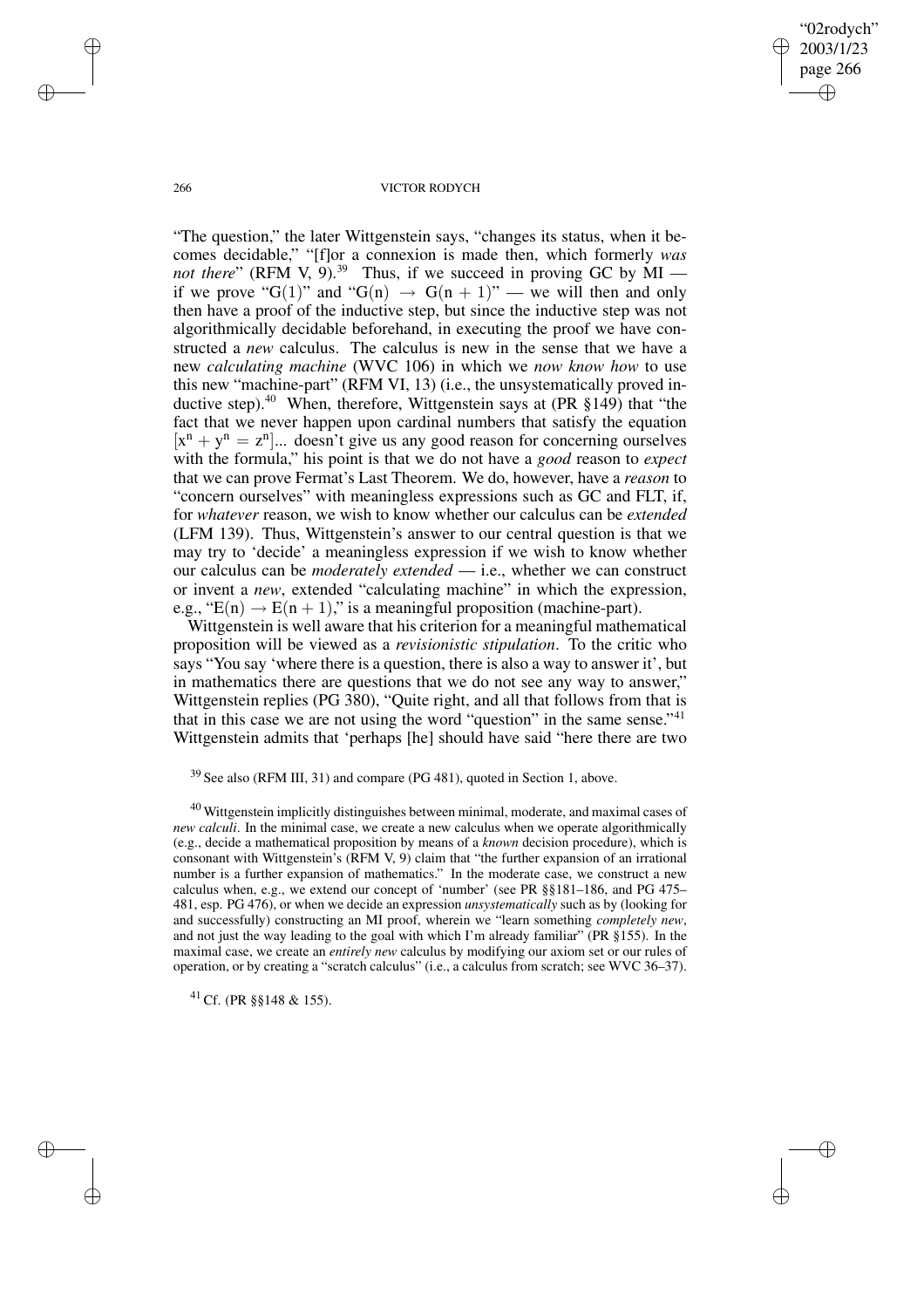✐

✐

✐

✐

different forms and I want to use the word 'question' only for the first",' but he insists that this is *not* a mere stipulation, but rather an 'important' difference of 'forms.' '[I]f you want to say that they are just two different *kinds* of question you do not know your way around the grammar of the word "kind",' for the main point is that such problems "aren't in the same relationship to the problem " $25 \times 25 =$ ?" as a feat of acrobatics is to a simple somersault" — "as very easy to very difficult" — "they are 'problems' in different meanings of the word." The main point, according to Wittgenstein, is that there is a categorical difference between propositions that are algorithmically decidable and expressions that are not. If we grant that we *can* distinguish, or *wish* to distinguish, or *need* to distinguish between meaningful propositions and meaningless expressions, then algorithmic decidability is not *significantly* revisionistic, since this is the only way that we can make the demarcation. What must be remembered is that our unsystematic search may be unsuccessful, and if it is, we *may never know* whether GC or FLT can be proved *in an extended system*. Nothing is gained, according to Wittgenstein, by saying that a proof of  $\varphi$  that does *not* alter the axioms of calculus  $\Gamma$  shows that  $\varphi$ was all along a proposition of Γ, for this does not give us a *criterion* of a meaningful mathematical proposition. The *only way* to obtain such a criterion is to adopt algorithmic decidability, which compels us to say that such a proof *makes*  $\varphi$  a proposition of a new, extended calculus, namely  $\Gamma_2$ . Since  $Γ<sub>2</sub>$  is an extension of Γ, this is at worst a weak, mostly terminological form of revisionism.

### 4. *Existence, Possibility, and Mathematical Truth*

On Wittgenstein's truth-by-invention conception of mathematics, knowledge, invention, and understanding go hand-in-hand-in-hand. When Wittgenstein says (PR §155) that if "I don't know how to prove [a proposition],  $^{42}$  then I don't understand [it]," he *also* means that if one doesn't "completely understand" it (PR §158), it is 'senseless' (PG 452; PR §149). The point of saying (PR §155) "I learn something *completely new*" when I learn "that there are infinitely many primes," is that one does not learn something that was already there to be known (or discovered), but rather that *learning* something

"02rodych" 2003/1/23 page 267

✐

✐

✐

 $42$  It is clear from (PR §148) (e.g., "whether it is true or false"), that Wittgenstein mistakenly says "don't know how to prove it" (PR §155) and "the way in which it is to be *proved*" (PR §161), when he should say "don't know how to *decide* it" and "the way in which it is to be *decided*," respectively. Cf. (PG 452): "If there is no method provided for deciding whether the proposition is true or false, then it is... senseless."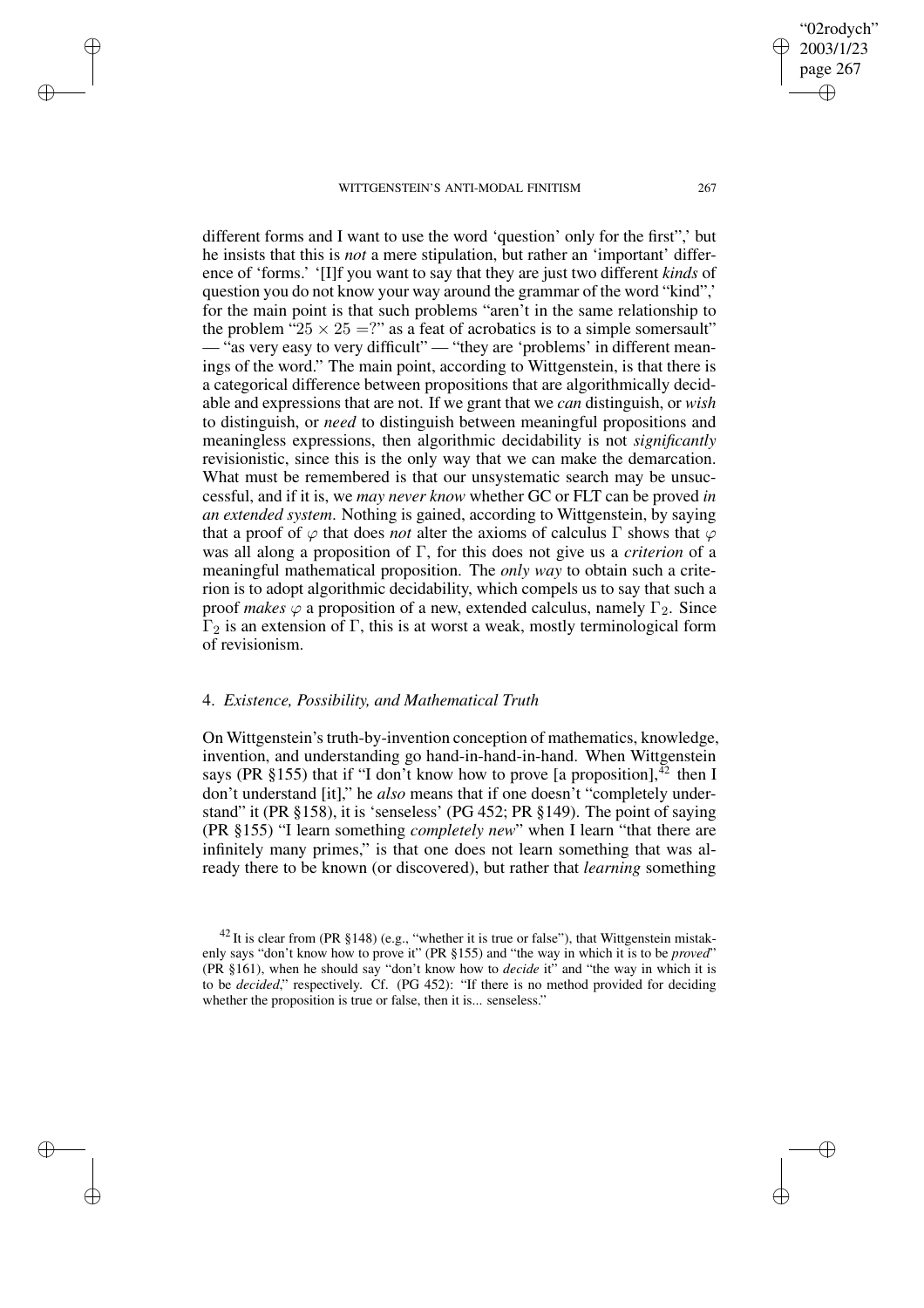"02rodych" 2003/1/23 page 268 ✐ ✐

✐

✐

#### 268 VICTOR RODYCH

new is *inventing* something new <sup>43</sup> [e.g., (RFM V, 9) "the further expansion of an irrational number is a further expansion of mathematics"]. Existence in mathematics is nothing more than ordinary existence (i.e., something exists in mathematics *only if* it exists in the one and only real world) *plus* the intensional (i.e., something exists mathematically *only if* we *know* of it). A calculus *exists* iff (and the *exact* extent to which) we have knowingly constructed it; a mathematical proposition *exists* iff we know of it and we know how to decide it in a particular calculus; and a mathematical proposition *is true* iff we have knowingly proved it.<sup>44</sup> Nothing exists in mathematics unless we have knowingly constructed it. Thus, even God with "his *omniscience*" 'cannot' know whether people who are "calculating the expansion of  $\pi$ " "*would*" have reached ['777'] after the end of the world," because "[e]ven for him the mere rule of expansion cannot decide anything that it does not decide for us" (RFM VII, 41; PG 479).

Most mathematicians and philosophers will strongly object to Wittgenstein's fusion of knowledge, decidability and meaningfulness. On their view, propositions that are proved unsystematically (e.g., by MI) must have been meaningful (e.g., 'provable' or 'decidable') all along since they were proved *without* altering the axioms or rules of our calculus. It follows, they argue, that even on Wittgenstein's rule-only conception of mathematics [i.e., where "moves are from rules of our language to other rules of our language" (RFM I, 165)], it is always *possible* to effect certain constructions, and so it must be *true* that we *discover* that our rules 'permit' these constructions (i.e., that we discover these *possibilities*). As Wittgenstein himself puts it (RFM IV, 48), "might it not be said that the *rules* lead this way, even if no one went it?" "Couldn't one say," Wittgenstein asks (LFM 144), "that the *possibility* of [the proof "that you can't mate with two bishops" in chess] was a fact in the realms of mathematical reality" — that "[i]n order [to] find it, it must in some sense be there" — "[i]t must be a possible structure"? If anything, *this* problem — the problem of *possibility* — seems especially acute for Wittgenstein, first, because on his terms an expression is a meaningful mathematical proposition only if we *know* that by following the rules of a particular decision procedure we *will make* the expression either 'true' or 'false' [i.e., that

 $^{43}$  In furthering his (PR §156) comparison of unravelling partially hidden knots and trying to decide mathematical 'problems' non-algorithmically, Wittgenstein adds "that the analogy with a knot breaks down, since I can have a knot and get to know it better and better, but in the case of mathematics I want to say it isn't possible for me to learn more and more about something which is already given me in my signs, it's always a matter of learning and designating something *new*."

<sup>44</sup> See, e.g., (PG 249): "A proof by induction proves as many propositions of the form... as I write out." And we have proved a mathematical proposition the instant we know how to prove it, for "in mathematics nothing can be inferred unless it can be *seen*" (PG 384).

✐

✐

✐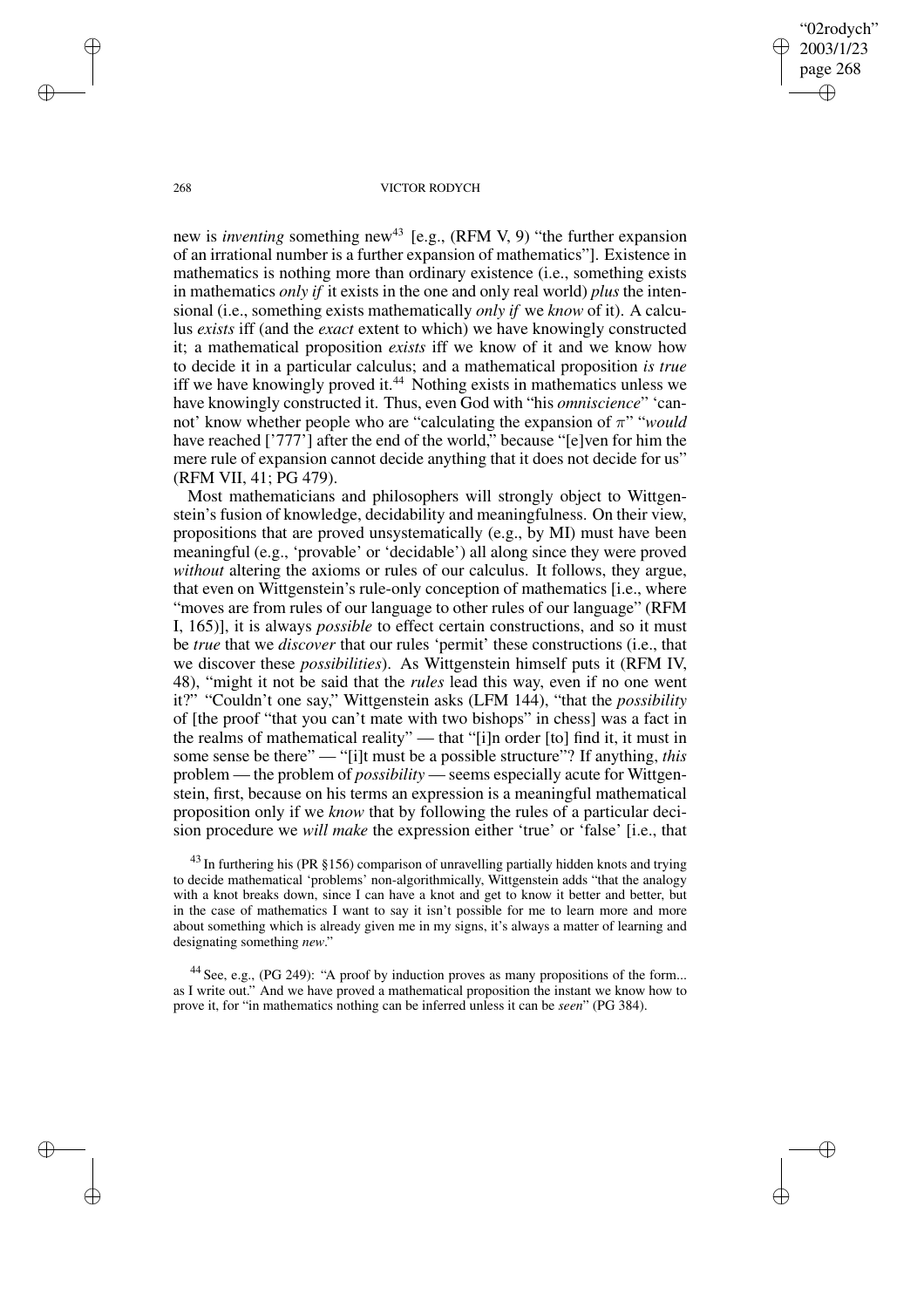✐

✐

✐

✐

"[i]t's a question of the *possibility* of checking" (PR §174), italics mine], and second, because we may use an MI proof (i.e., induction schema) to prove a proposition directly *because* we *know*, in a way *not* based on "any experiential process" (LFM 289–290), that n iterations of *modus ponens* would/will produce the same result [i.e., because "induction allows us to see an infinite possibility," (WVC 135)]. The problem for Wittgenstein is (PG 281): "[W]hat constitutes [this] *possibility*"?

Wittgenstein answers this question first by saying what possibility is *not*. It is, he argues, at the very least wrong-headed to say with the platonist that because "a straight line *can* be drawn between any two points,... the line already exists even if no one has drawn it" — to say "[w]hat in the ordinary world we call a possibility is in the geometrical world a reality" (LFM 144).<sup>45</sup> If we say there is one such pre-existing straight line "in the mathematical realm" or "Euclidean heaven" (LFM 145), we can equally say "there are 1000 lines between the points" — or "an infinity of shadowy worlds" — "because in a different geometry it would be different."<sup>46</sup> As Wittgenstein says at (PG 374), one might as well say that "chess only had to be *discovered*, it was always there!" Furthermore, if the platonist says *only* that 'we... translate the words "It is true...." by "A reality corresponds to...",' but "we leave out the question of *how* it corresponds, or in what sense it corresponds," then, in the final analysis, we have "a mere truism" (LFM 239).

As far as Wittgenstein is concerned, the modalist makes essentially the same mistake as the platonist, treating possibility as "a kind of shadowy reality" (PG 281, 283) and thereby conflating the two. "[F]rom the fact that mathematics has nothing to do with time," the modalist infers (PG 466; cf. PR §141) that "possibility is already actuality." The 'idea' at play here, according to Wittgenstein (LFM 139), is that it "is a *mathematical fact*" "that a

<sup>45</sup> Though Wittgenstein's ruminations frequently suggest that platonism — the view that "mathematical propositions" "concern as it were the natural history of mathematical objects themselves" (RFM II, 40; IV, 11; PR  $\S174$ ) — is absurd or incoherent (e.g., RFM II, 40), at (LFM 145) he stops short of claiming that he has refuted platonism, saying that he has "merely show[n] there is something fishy" with "Frege's argument" and concluding that the "utility of [platonism] breaks downs" (correctly recognizing, I believe, that *no* form of ontological pluralism that denies causal connectivity between realms is *refutable*).

<sup>46</sup> The force of this objection reveals the extreme instability of Quinean platonism, for when Quine says he wishes to avoid "mathematical possibility" he is really trying to avoid *rule-governed* possibility, since (a) for any calculus we construct, we can always ask what it is *possible* to 'derive,' or whether it is possible to derive ' $\varphi$ '; and (b) Quine's pragmatic considerations permit, in principle, *any* calculus to be given "ontological rights" ([21], p. 400), provided it facilitates the 'systematization' of "more welcome matters." Given that today's "mathematical recreation" may become, by way of pragmatic reasoning, tomorrow's applied *mathematical calculus*, Quine's "recourse to recursion" is applicable, in principle, to *all* purely formal calculi.

"02rodych" 2003/1/23 page 269

✐

✐

✐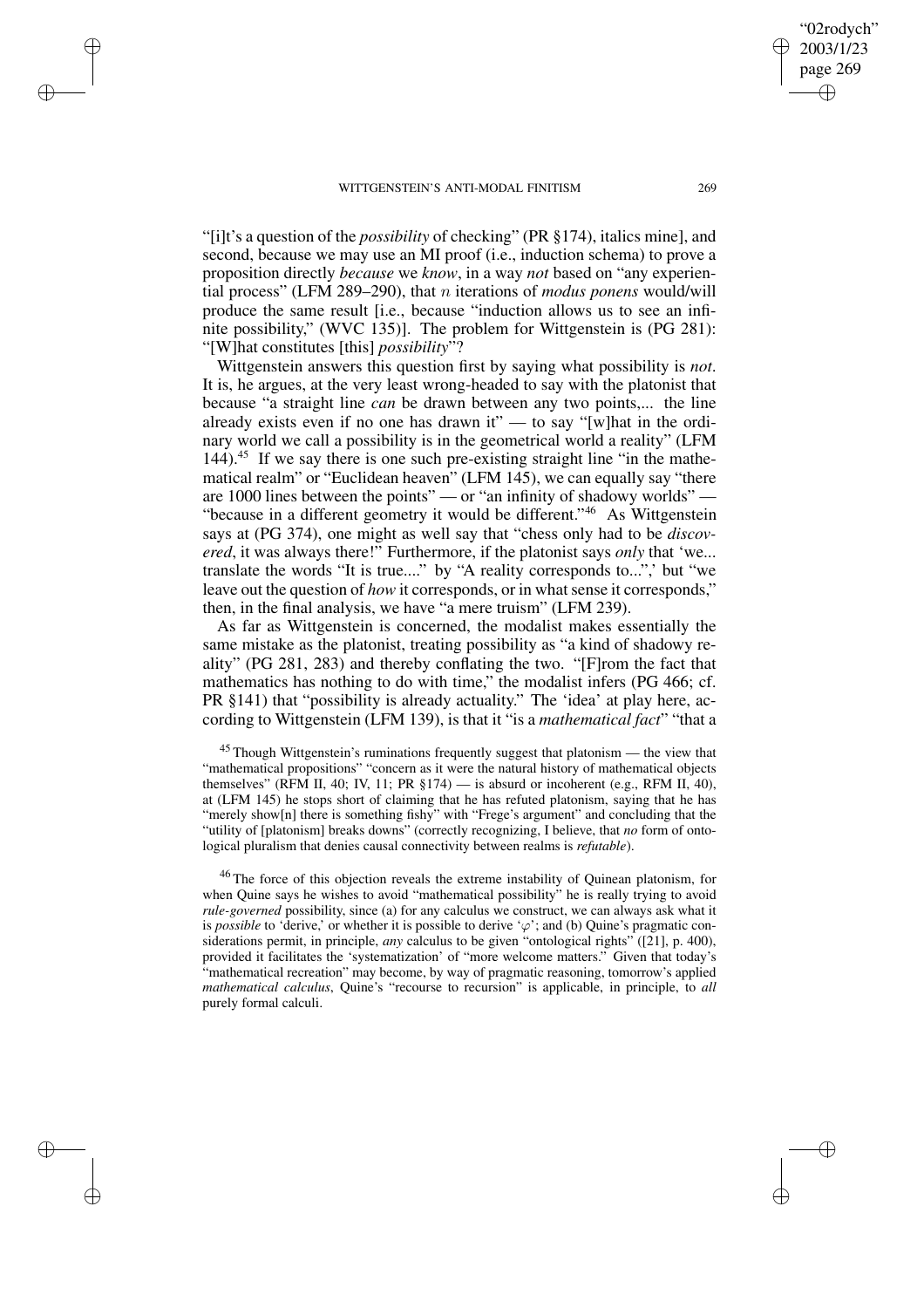"02rodych" 2003/1/23 page 270 ✐ ✐

✐

✐

#### 270 VICTOR RODYCH

certain extension of the mathematical system is possible," for "once the proof is given... this show[s] something about reality."<sup>47</sup> But, says Wittgenstein (PG 283), viewing "possibility as a shadow of reality" "is one of the most deep rooted mistakes of philosophy," for possibility is not a *fact*. <sup>48</sup> When, for instance, we speak of 'The highest point of a curve,' we are speaking of a point "I *construct*" by means of "a law and a condition" — of "*possibility*, not reality" (PR §172). "There can't be possibility and actuality in mathematics," says Wittgenstein (PG 469: PR §144), since "[i]t's all on *one* level," and "in a certain sense, *actual*." That is to say, all we *actually* have in mathematics are signs and rules (RFM I, 165), which together 'contain' what is possible in mathematics, "[f]or mathematics is a calculus; and the calculus does not say of any sign that it is merely *possible*, but is concerned only with the signs with which it *actually* operates" (PG 469).<sup>49</sup> When, therefore, we conjecture that it is possible to unsystematically decide expression  $\varphi$  in calculus Γ, the possibility of which we speak is not an *actual* fact or state of affairs, and the 'statement' "It is possible to decide  $\varphi$  in  $\Gamma$ " is not a contingent proposition because it cannot be true or false by correspondence, or lack of correspondence, to an (actual) fact. Nor, says Wittgenstein, is the statement "It is possible to decide  $\varphi$  in  $\Gamma$ " a mathematical proposition, because "[t]he only proof of the provability of a proposition is a proof of the proposition itself" (PG 299). A mathematical proof is something *new*, which "incorporates the mathematical proposition into a new calculus, and alters its position in mathematics" (PG 371), for a proof "makes new connexions" which "do not exist until it makes them" (RFM III, 31).

In rejecting the reality of possibility, Wittgenstein parts company with most mathematicians and philosophers (and this, therefore, is the *real* reason why most find his philosophy of mathematics outlandish). For platonists and modalists alike, if "a certain extension of the mathematical system is possible," there exists a *fact* (to this effect) — i.e., *something is the case*. Most

✐

✐

✐

 $47$  Wittgenstein here calls this possibility a 'fact,' but, as far as I know, it is the only time he does so. Given its isolated nature, one should bear in mind that this passage is *not* from Wittgenstein's own hand.

<sup>&</sup>lt;sup>48</sup> Wittgenstein immediately follows this with a statement of his "no-thesis thesis," attempting, as always (see Ft. #4, above), not to intervene in, or evaluate, mathematics. And yet, as always, this is clearly *his view*.

 $49$  "To explain... infinite possibility," Wittgenstein says (PR, p. 314), "it must be sufficient to point out the features of the sign (e.g., ' $| 1, x, x + 1 |$ ')... from which we read off this infinite possibility" — "what is actually present in the sign must be sufficient." Cf. (PR §144): "The infinite possibility in the symbol relates — i.e. refers — only to the essence of a finite extension, and this is its way of leaving its size open."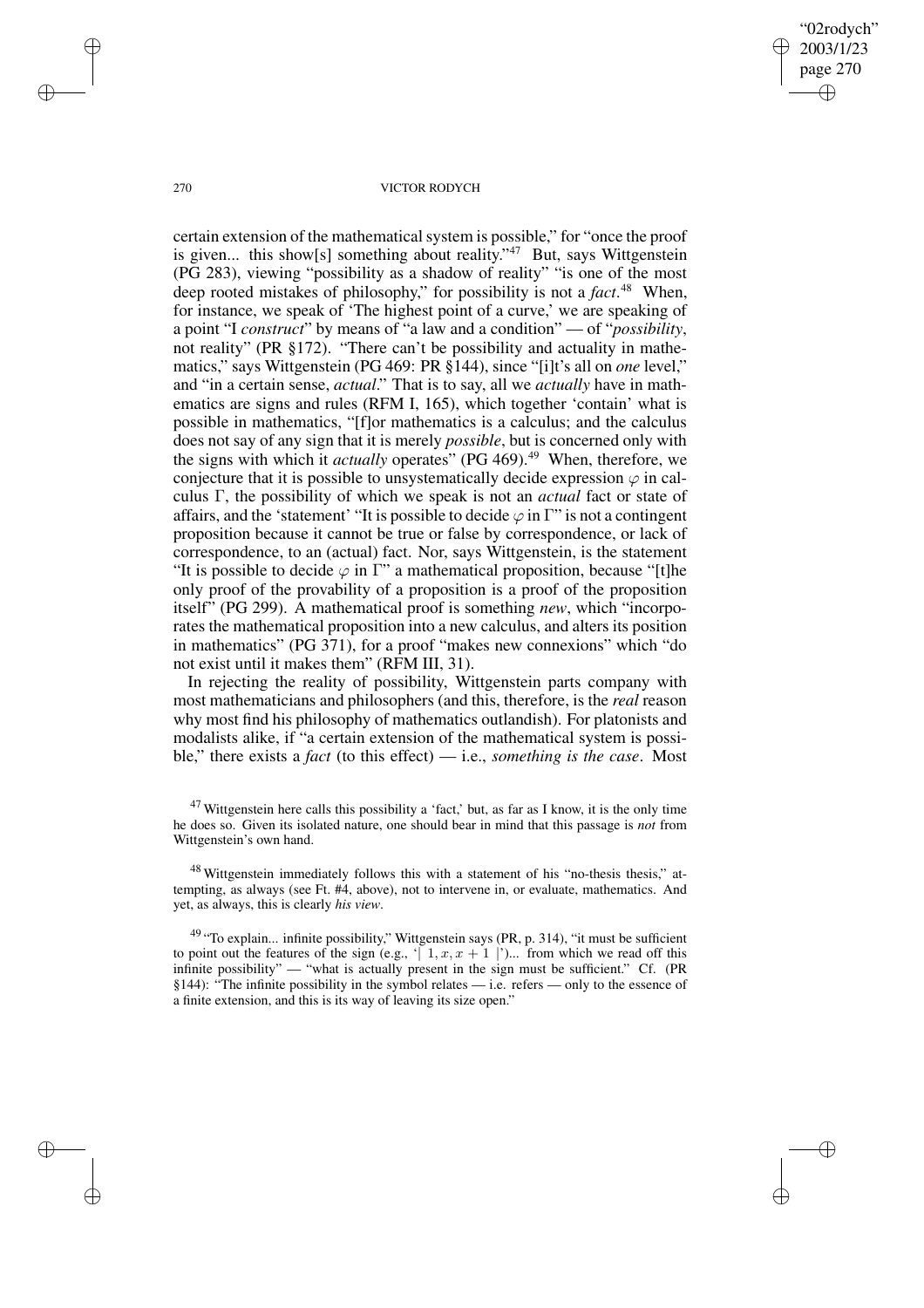✐

✐

✐

✐

prefer to say that the fact at issue is one of *logical possibility*: that such-andsuch is logically possible is a fact. But such logical possibility is not a *state* of affairs, and hence not a 'fact' in Wittgenstein's sense. This is perhaps best demonstrated by trying to formulate this 'possibility' as a truth-functional tautology (i.e., such that its negation is a contradiction — i.e., logically *impossible*). In doing so, we find that we must employ conditionals of the form "If  $\alpha$ , then *do*  $\beta$ " or "If  $\alpha$ , then you may *do*  $\beta$ ." Since the molecular sentence thereby formulated consists of atomic constituents (e.g., "*do* β") which are clearly not present-tense contingent propositions, the molecular sentence is not a truth-functional tautology in Wittgenstein's sense. If, therefore, most mathematicians and philosophers insist that this sort of possibility is a fact, they must be leaning on something other than truth-functional necessity/possibility. What ultimately grounds their belief in this possibility, I believe, is a belief in the existence of *natural laws*. For them, the *natural* or *physical* possibility of a derivation resides in *natural necessity*: something is naturally or physically possible if real, extant natural laws permit its occurrence. Thus, "a certain extension of the mathematical system is [*logically*] possible" means "If  $\alpha$  is presently the case, and one does  $\beta$ ,  $\chi$ , and  $\delta$  in sequence, *and* the world continues to act according to the set of natural laws  $\overline{\Omega}$ , then  $\tau$  will occur." Subjunctive conditionals are true or false dependent upon whether they accurately reflect natural necessity/possibility. The rejection of subjunctive conditionals is tantamount to the rejection of natural necessity (or laws), and so most reject its rejection on the grounds that they simply 'cannot' *believe* it. Whether or not they realize it (and most do not), they assume that mathematical truth can be grounded on, or identified with, *physical* or *natural possibility*.

On Wittgenstein's account, this fundamental belief is a fundamental mistake: there simply is no physical or natural *possibility* in the sense intended, because there is no natural *necessity* in the sense required. From the *Tractatus* through PI, Wittgenstein rejects natural necessity and *logical* induction, asserting (TLP 6.363–6.3631) that the "[t]he procedure of ['logical'] induction" "has no logical justification but only a psychological one." <sup>50</sup> "There is no compulsion making one thing happen because another has happened," he stresses  $(6.37)$  — "[t]he only necessity that exists is logical necessity" (i.e., truth-functional necessity). Thus, a "future-tensed statement" (or a subjunctive conditional) is an *hypothesis* (i.e., *not* a proposition): "It is an hypothesis that the sun will rise tomorrow," which "means that we do not know whether it will rise" (6.36311). In the middle period, Wittgenstein maintains and

<sup>50</sup> It *must* be noted that Wittgenstein is not alone here, for Hume and Popper similarly reject natural necessity, and Quine ([21], p. 398) unequivocally "reject[s]... the notion of physical or natural necessity, and thus also the distinction between law and accidental generalization."

"02rodych" 2003/1/23 page 271

✐

✐

✐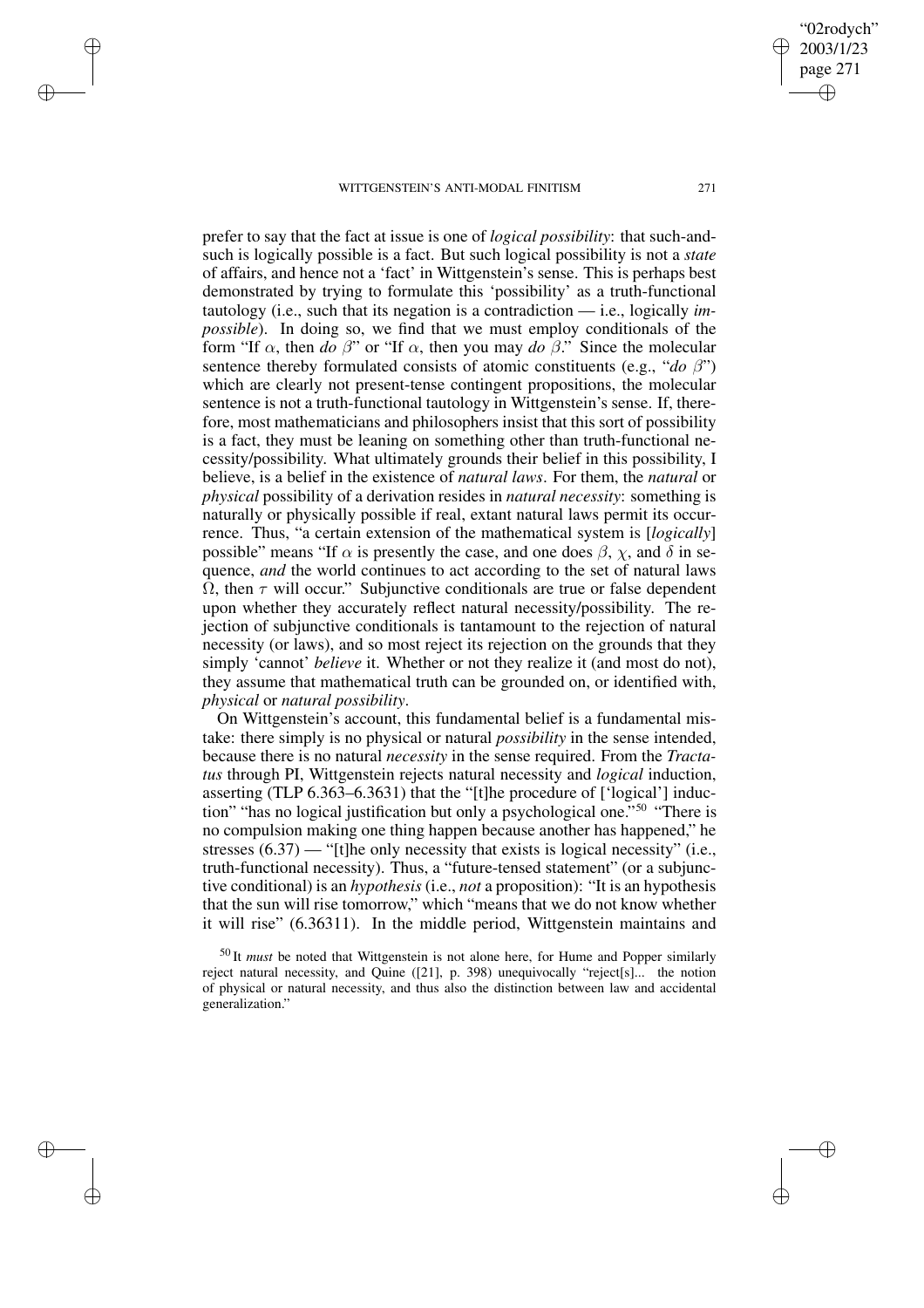"02rodych" 2003/1/23 page 272 ✐ ✐

✐

✐

#### 272 VICTOR RODYCH

elaborates the very same position against "future facts" and "future-tensed statements," arguing (PR §228) that "[a]n hypothesis is a law for forming propositions" and "a law for forming expectations." Not only is an hypothesis not "definitely verifiable" (PR §228), it is 'nonsense' to think we "may approach [verification] ever more nearly," for "the words 'true' and 'false' are... inapplicable here," and "[t]he probability of an hypothesis" only indicates "how much evidence is needed to make it profitable to throw it out" (PR §229). Much later, when Wittgenstein says (PI §481) that "[i]f anyone said that information about the past could not convince him that something would happen in the future, I should not understand him," he *seems* to alter his position, but this is only appearance, for he stresses that these are *psychological* 'grounds,' "not propositions which logically imply what is believed." It is *not* that "less is needed for belief than for knowledge," since "the question here is not one of an approximation to logical inference."

Ironically, Wittgenstein's rejection of possibility as actuality is perhaps best sketched by Michael Dummett's account of a variant of *intuitionism*. 51

This way of taking the thesis would amount to holding that there is no notion of truth applicable even to numerical equations save that in which a statement is true when we have actually performed a computation (or effected a proof) which justifies that statement. Such a claim must rest... on the most resolute scepticism concerning subjunctive conditionals: it must deny that there exists any proposition which is now true about what the result of a computation which has not yet been performed would be if it were to be performed.<sup>52</sup> Anyone who can hang on to a view as hard-headed as this has no temptation at all to accept a platonistic view of number-theoretic statements involving unbounded quantification: he has a rationale for an intuitionistic interpretation of them which rests upon considerations relating solely to mathematics, and demanding no extension to other realms of discourse...

The principal irony here is that Dummett is really articulating Wittgenstein's position, though he has maintained for at least 35 years that on Wittgenstein's view "we are free to choose to accept or reject [a] proof ['at every step']," since "there is nothing in our formulation of the axioms and of the rules of inference, and nothing in our minds when we accepted these before

 $52$  Cf. Dummett [9], p. 64. Dummett, however, is inconsistent in his articulation of the relevant subjunctive conditional. On p. 63, he gets Wittgenstein right ("Wittgenstein says... that it is wrong to say that God..."), while on p. 64 he misconstrues Wittgenstein ("until someone has done it, it is not determinate what would count as writing down 5 and carrying 1").

✐

✐

✐

 $51$  Michael Dummett, [7], p. 247.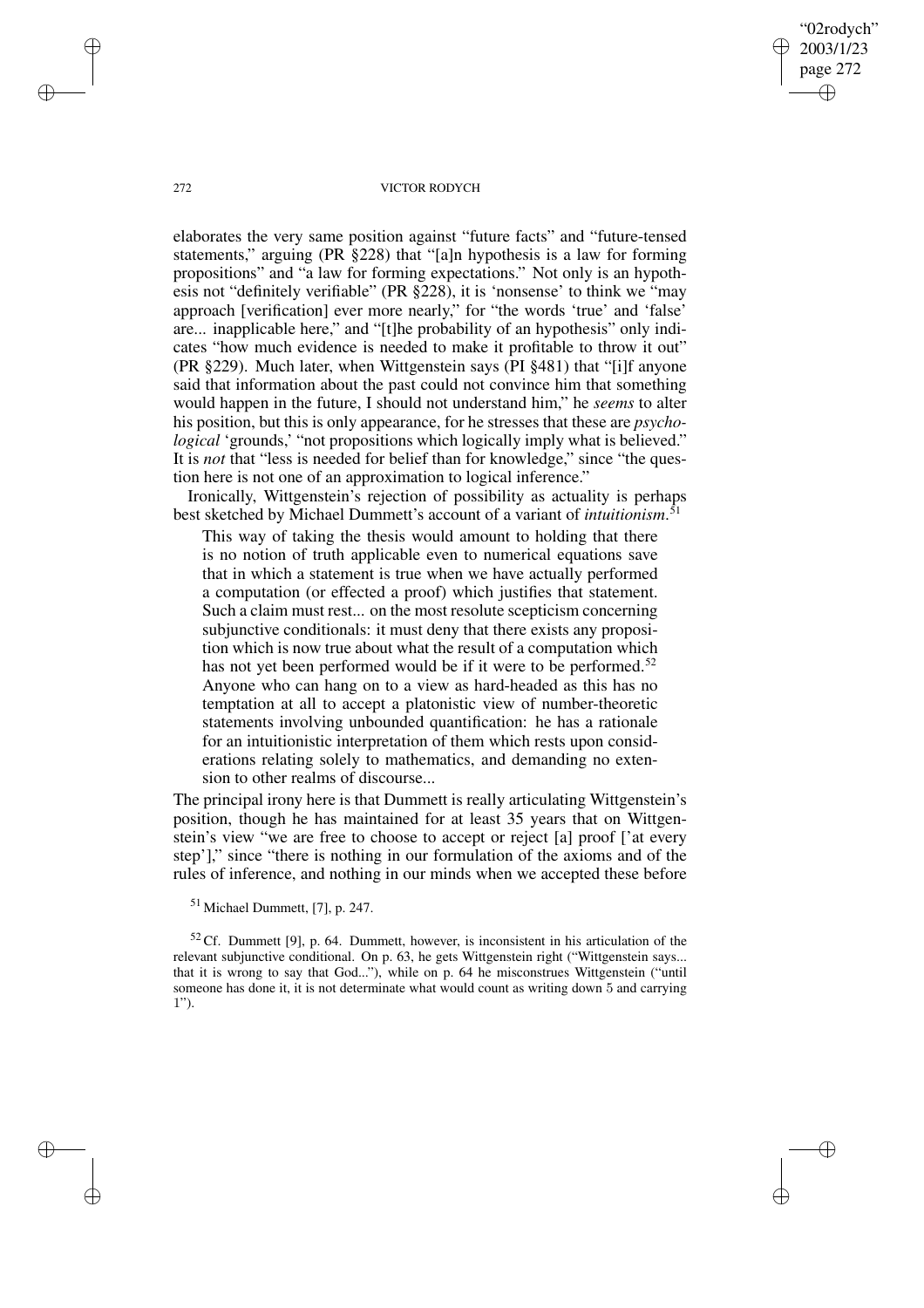the proof was given, which of itself shows whether we shall accept the proof or not; and hence there is nothing which *forces* us to accept the proof." <sup>53</sup> On Dummett's construal, Wittgenstein's so-called "radical conventionalism" "is the outcome of an unflinching application of [his] ideas about rules," which involves the "totally implausible" premiss that "there is nothing to truth beyond our acknowledgement of truth." <sup>54</sup> We must reject Wittgenstein's position, says Dummett, and 'conclude that the celebrated "rule-following considerations" embody a huge mistake,' for '[i]f they do not, then, if no one judges the position of the door, there will be no fact of the matter concerning

as such.' 55 Dummett's construal is mistaken, however, for Wittgenstein does *not* claim that "at every step we are free to choose to accept or reject [a] proof" *regardless* of the 'axioms' and rules "we accepted." <sup>56</sup> "[I]t is unthinkable," Wittgenstein states (RFM VII, 27), "that one should follow the rule right and should produce different patterns of multiplication." If 'everybody could continue the series as he likes,' says Wittgenstein (RFM I, 116), 'we shan't call it "continuing the series" and also presumably not "inference".' "'The rules compel me to...,"' Wittgenstein says at (RFM VII, 27), "can be said on the grounds that it is not all a matter of my arbitrary whim what seems to me to agree with the rule," which "is why it can even happen that I invent the rules of a board-game and subsequently find out that in this game whoever

whether, if someone had judged it to be shut, that judgement would have been right; there will be no truth that we have not expressly acknowledged

<sup>53</sup> Dummett, [6], p. 125.

✐

✐

✐

✐

<sup>54</sup> Dummett, [9], p. 63.

<sup>55</sup> Dummett [9], p. 64.

<sup>56</sup> The roots of this mistake seem to lie in Dummett's original [6], where he simply says (p. 137) that Wittgenstein's "considerations about meaning [esp. "assertibility-conditions"] do not apply only to mathematics but to all discourse," suggesting that Wittgenstein is on the precipice of saying "that we *create* the world." This is a mistake, since on Wittgenstein's terms a contingent proposition can certainly be true without our recognition or 'acknowledgement,' but a mathematical proposition cannot be true unless and until we have (knowingly) proved it. Indeed, *on Dummett's own terms*, Wittgenstein has a 'rationale' for an interpretation "relating solely to mathematics, and demanding no extension to other realms of discourse."

2003/1/23 page 273 ✐ ✐

"02rodych"

✐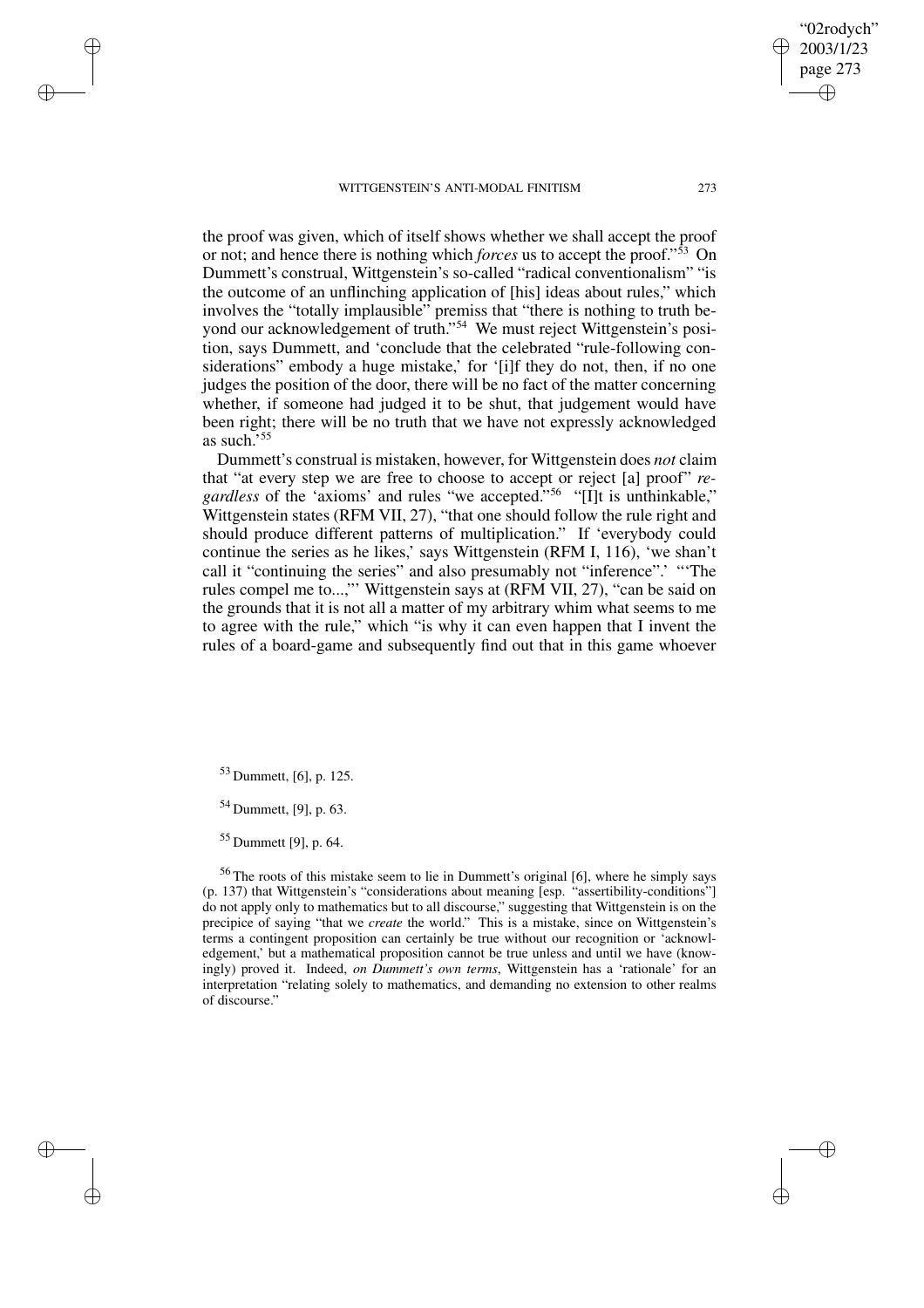"02rodych" 2003/1/23 page 274 ✐ ✐

✐

✐

#### 274 VICTOR RODYCH

starts *must* win." <sup>57</sup> Nor is Wittgenstein a rule-following sceptic in the Kripkensteinian sense that "[t]here can be no such thing as meaning anything by any word," <sup>58</sup> since Wittgenstein clearly says (RFM I, 130; VI, 38; LFM 24) that it is 'nonsense' to think I cannot "be certain what I am intending to do," that the fact "that everything can (also) be *interpreted* as following [a rule], doesn't mean that everything is following" (RFM VII, 47), and that "[c]ertainly I can give myself a rule and then follow it" (RFM VI, 41). "[T]he expression  $+2$ "' does not leave one "in doubt" as to what one is "to do e.g., after 2004," Wittgenstein says (RFM I, 3), but the crucial point is that one's "having no doubt in face of the question does *not* mean that it has been answered in advance." 'I answer "2006" without hesitation,' Wittgenstein says, but this does not mean either that *before* we have calculated '2006' in the *finite* sequence of even numbers we have *actually constructed* (i.e., up to 2004 *only*), that '2006' actually *is* the next even number in a *pre-existing* sequence of even numbers, nor does it mean that the rule (or my correct and prior understanding of how to employ the rule) *predetermines* how I *must* or *will* apply it when I get to some new number (e.g., 2004). There is no *logical* or *transcendent* sense in which I must next calculate '2006' or otherwise (RFM I, 5) "get into conflict with [genuine contingent] truth" ("with experience," RFM VII, 73) — I would only come in conflict with *rules*, which are "neither true nor false" (LFM 70). $59$  When one says "If I have once grasped a rule I am bound in what I do further," this "only means that I am bound in my *judgment* about what is in accord with the rule and what not" (RFM VI, 27). As for what I *will* do if I intend to do something, this too is not predetermined, for I may die or change my mind (LFM 25). But if we 'exclude' "my dying first... and a lot of other things" (RFM I, 3), "I surely... know that whatever number I am given I shall be able, straight off and with certainty, to give the next one" — I am "certain of being able to go on," and '*I know* that in working out the series  $+2$  I must write "20004, 20006" and not "20004, 20008"' (i.e., I know what the rule demands). What Wittgenstein *denies* is that an *unmade* calculation, an *intended* action, and an *unproved* 'theorem' *exist*.

✐

✐

✐

<sup>57</sup> This translation of the original German differs from G.E.M. Anscombe's in RFM. Anscombe translates "ja nicht von meiner Willkuer abhaengt" as "not all a matter of my own will," and "dass ich die Regeln eines Brettspiels ersinne" as "that I memorize the rules of a board-game." I owe the new translations to Dr. Ulrich Ernst.

<sup>58</sup> Saul Kripke, [15], p. 55.

<sup>59</sup> (RFM I, 4): "The *truth* is that counting has proved to pay." "[I]t can't be said of the series of natural numbers — any more than of our language — that it is true, but: that it is usable, and, above all, *it is used*."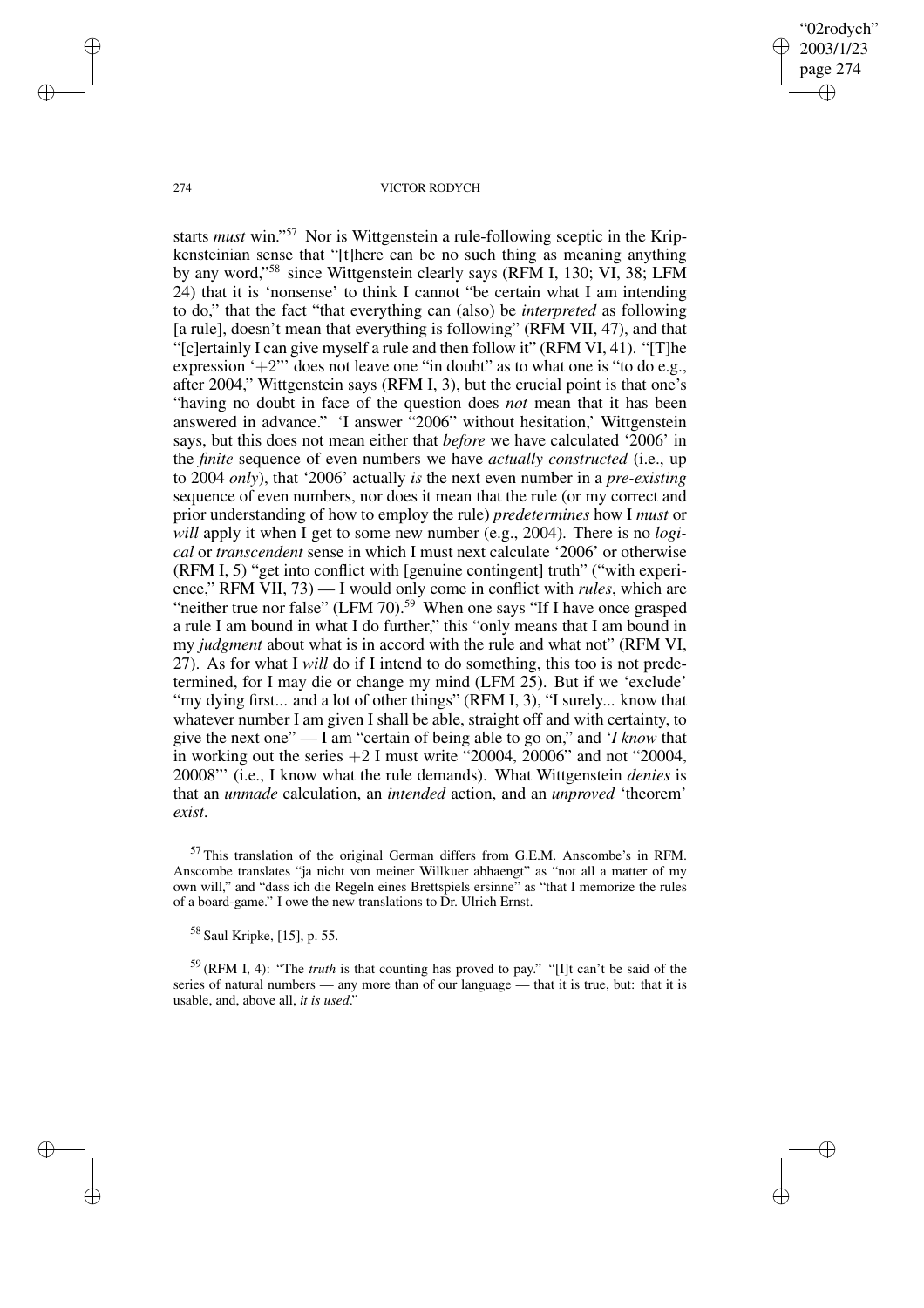✐

✐

✐

✐

Which brings us to Wittgenstein's *positive* account of "mathematical possibility." Having rejected natural necessity and subjunctive conditionals, Wittgenstein explicates "[i]t's a question of the possibility of checking" (PR §174) and "induction allows us to see an infinite possibility" (WVC 135) in terms of *human knowledge and intention*. This should not really be surprising, given that propositions and rules on paper are dead and meaning $less<sup>60</sup>$  and rules in a machine may not be executed as we intend them.<sup>61</sup> As Wittgenstein says at (RFM IV, 20), "[i]f calculating looks to us like the action of a machine, it is the *human being* doing the calculation that is the machine."<sup>62</sup> Though we "would like to say," he states (RFM IV, 48), that "the *rules* lead this way, even if no one went it" — that "the mathematical machine, which, driven by the rules themselves, obeys only mathematical laws and not physical ones" — in reality, the "rule does not do work, for whatever happens according to the rule is an interpretation of the rule." This means, as Wittgenstein says consistently from 1929 onward, that though rule-following (e.g., calculating) is partially a community-governed and regulated activity, rule-following and rules themselves are intrinsically *intensional*, for (PI §150) '[t]he grammar of the word "knows" is... closely related to that of "can", "is able to",' understands,' and "'Mastery" of a technique.' <sup>63</sup> To place an equation or 'theorem' in the 'archives,' we must *know how* to calculate or prove a proposition, just as the possibility of checking an equation consists in our knowledge of an applicable and effective algorithm. For Wittgenstein, the *only* sense in which there is possibility in mathematics is the sense in which we *know how* to execute an atomic rule or how to execute the atomic rules of an algorithm. But this is not to say that we follow a rule by *interpreting the rule* qua instruction, for the rule itself is an intention. When, e.g., I say "I intend to apply the rule  $+2$ " to any number I am given

 $60$  See (LFM 67): "If Professor Hardy found the proof on a wall, [the wall-decorators] wouldn't be the mathematicians, but he would."

 $<sup>61</sup>$  At (RFM I, 120–122), Wittgenstein rejects the attempt to ground mathematical truth</sup> and possibility on the actions of both real and ideal machines (e.g., 'kinematics').

 $62$  Cf. (RPP, I, §1096): "Turing's 'machines': these machines are really people who calculate."

 $63$  See also (RFM VI, 43): "Only in a particular technique of acting, speaking, thinking, can someone purpose [intend] something." Though "understanding is a psychical process" and "'[u]nderstanding' is a vague concept," this concept of understanding "interest[s] us" because "experience connects it with the capacity to *make use of* the proposition" (RFM VI, 13; italics mine).

"02rodych" 2003/1/23 page 275

✐

✐

✐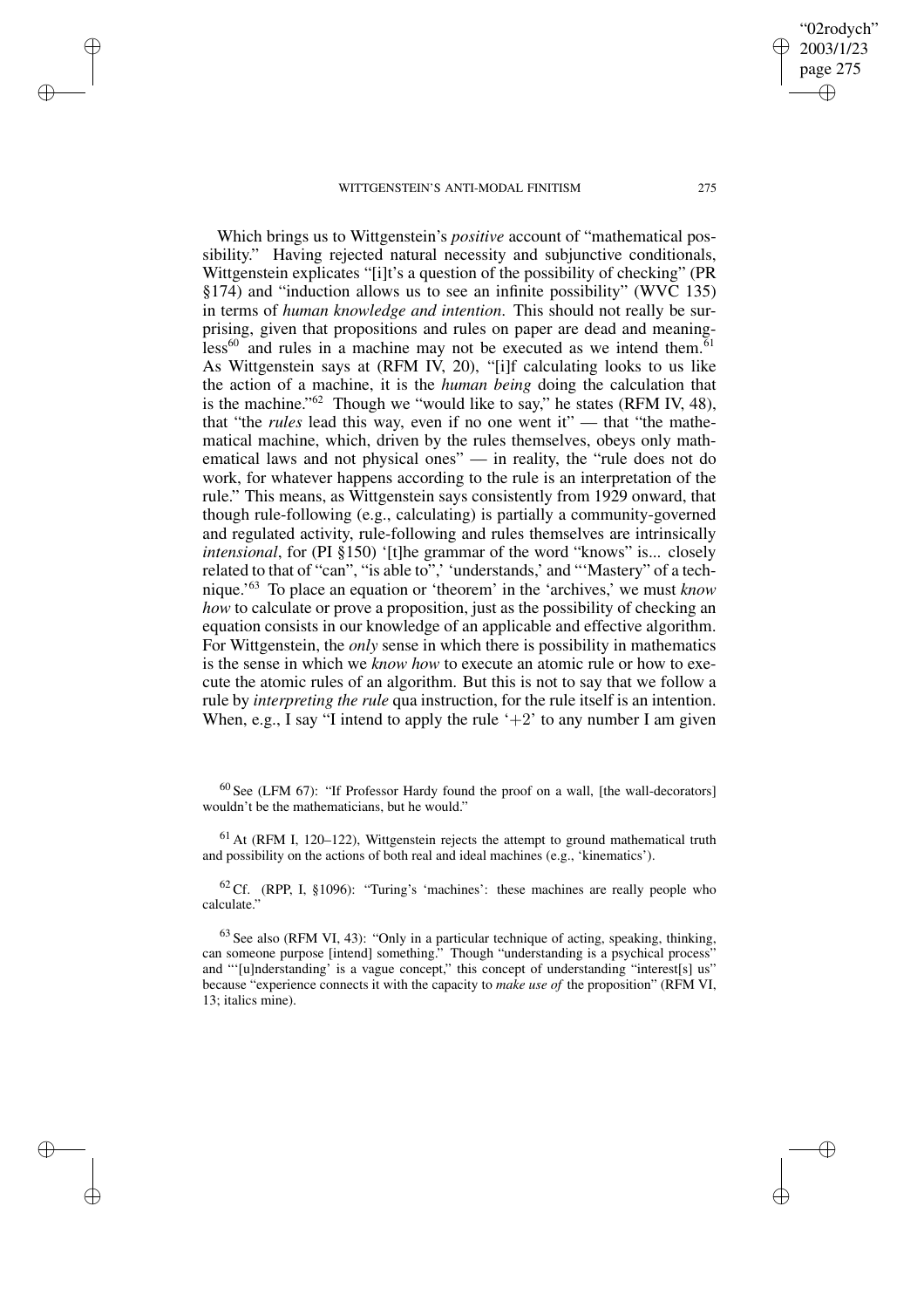"02rodych" 2003/1/23 page 276 ✐ ✐

✐

✐

#### 276 VICTOR RODYCH

in the next minute," the *rule*  $+2$ ' is, in part, my *intention* to do such-andso,<sup>64</sup> which is to say it is partially a deliberate and conscious *disposition* of my person. Specifically, I am consciously and deliberately disposed to take a given number and modify its right-hand term in one of ten possible ways, which may, in turn, cause (or require) me to modify the second from the right term, and so on.

For Wittgenstein, possibility can *only* be understood in terms of knowledge and intention because "[f]ollowing a rule is a *human* activity" (RFM VI, 29). One might try to provide a purely behaviouristic account of simple rulefollowing, wherein dogs can 'obey' rules such as 'fetch' in a way similar or identical to how we apply or obey  $+2$ ' or 'slab' [(RFM VI, 38, 40; VII, 71); (PI §§2ff)], or of even relatively complex rule-following such as 'imbecilic' 'checking' of the correctness of proofs in Russell's system (RFM V, 3), but such an account is bound to fail when we try to explain how human (or other) beings execute *complex* algorithms (i.e., "a procedure with particular intensions"; RFM V, 39), such as the Ruy Lopez chess opening. Complex and "fully conscious" rule-following such as this simply cannot be explained without reference to *sufficient* memory, understanding, and intention. This point is forcefully driven home at (RFM III, 77), where Wittgenstein asks us to suppose "that [an invented game] is such that whoever begins can always win by a particular simple trick," which hitherto has not been 'realized.' Here Wittgenstein lays heavy emphasis on *knowledge* and the *connection* between knowledge and intention, for he says that "it is a game" *if* we do not *know* of the trick, but "when someone draws our attention to it," "it stops being a game" ('not: "and we now see that it wasn't a game"'), because we "can no longer naively go on playing" ("it was essential to the game that I blindly tried to win").<sup>65</sup> That is, the game is determined by *our* rules, but also by our *knowledge* (of them), so that if two of us know of a trick that ensures victory,

<sup>64</sup> Though mathematics needs agreement in rule-following behaviour (RFM III, 67: "by moves which they agree in saying are in accordance with the rules") and "the agreements of ratifications" (RFM VII, 9), the intensional is fundamental, for how does any individual *know* whether a consensus (RFM III, 67) has been reached? As Wittgenstein says at (PI, p. 226), to calculate we need paper and ink that are not "subject to certain queer changes," but "the fact that they changed could in turn only be got from memory and comparison with other means of calculation." We simply cannot *use* agreement as an "outward mark" except through *personal interpreted experience*, which may be what Wittgenstein has in mind when he says (RFM IV, 8) that "we cannot use agreement to explain calculating" because "[w]e *judge* identity and agreement by the results of our calculating." [Italics mine] Cf. Ft. #67, below.

<sup>65</sup> See also (RFM I, 61): "'*This* follows inexorably from *that*." — True, in this demonstration this issues from that. This is a demonstration for whoever acknowledges it as a demonstration. If anyone *doesn't* acknowledge it, doesn't go by it as a demonstration, then he has parted company with us even before anything is said.'

✐

✐

✐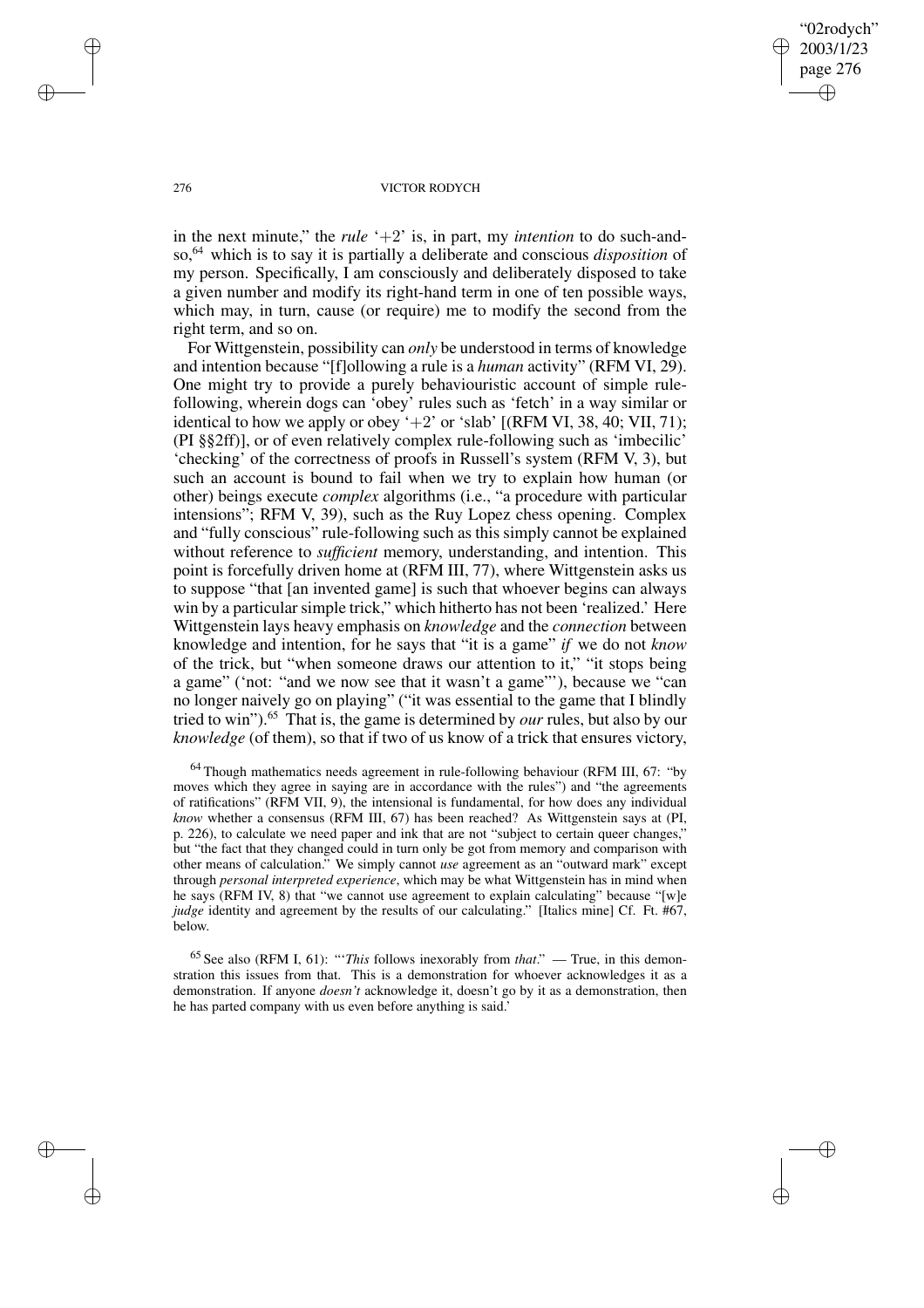✐

✐

✐

✐

we can no longer *intend* to play the game as a fair and even competition (just as we can no longer intend or try to win at tic-tac-toe if both parties know how to force a draw, and each knows that the other knows).

What is crucial to Wittgenstein's account is that there is a categorical distinction between, on the one hand, (1) 'It is possible to decide "2987  $\times$  $3428 = 10239436$ " using (or in accordance with) these rules' and (2) "It is possible to get '98' by applying the rule ' $+2$ ' to '96'," and, on the other hand, (3) "It is possible to derive GC in PA." The main difference is that in cases (1) and (2) the "it is possible" *means* "I know how to do so," whereas statements of type (3) can only ever be *predictions* (RFM IV, 31; VI, 15) without truth-values (i.e., *non*-propositions). For Wittgenstein, (1) and (2) are inextricably connected with (4) " $25 \times 25 = 625$ " as a *rule* which we have 'deposited' in the 'archives' or among the "standard measures" (RFM I, 165) and (5) "I intend to decide this proposition in the next two minutes." When one utters or expresses statements (4) and (5) one simultaneously predicts human behaviour and states one's own intention. In case (4), for example, one (a) predicts that others who have ratified the proposition as a rule will continue to hold it as such,<sup>66</sup> (b) predicts that oneself will also continue to hold the proposition as a rule, and (c) makes assertions about oneself. The predictive nature of statements 1–5 resides in the fact that in order to communicate (e.g., calculate, determine 'miscalculating'<sup>67</sup>), we require agreement "about the meanings of words" and "agreement in judgments" (RFM VI, 39; VII, 9).<sup>68</sup> Without such verbal and non-verbal "outward mark[s]" or criteria (RFM VI, 47), one could not 'know' that one managed to hold a rule 'fast' while following it,<sup>69</sup> and eventually our mathematical "languagegames [would] lose their point" (PI §142; PI, p. 227) because others' mathematical techniques would become "more or less different from ours up to the

<sup>66</sup> Wittgenstein says (RFM III, 66; LFM 104) that it is only because we *can* make "correct prediction[s]" or 'prophecies' such as "men, if we judge them to obey the rules of multiplication, will reach the result 625 when they multiply  $25 \times 25$ " "with [psychological] certainty" that we can "call something 'calculating"' and that we are able to communicate. Cf. (RFM VI, 15) and esp. (RFM VII, 4): "But it is none the less a prediction too — A prediction of a special kind."

<sup>67</sup> At (RFM III, 90), Wittgenstein says '[t]he role of the proposition: "I must have miscalculated"... is really the key to an understanding of the 'foundations' of mathematics.'

<sup>68</sup> Wittgenstein says that mathematics requires "complete agreement" (PI, p. 226), that "[t]he word "agreement" and the word "rule" are *related*" as 'cousins' (RFM VI, 41), but that agreement is only a necessary condition of 'calculating' (RFM IV, 8) (and rule-following).

 $69$  Cf. (PI §202): "thinking one was obeying a rule would be the same thing as obeying it."

"02rodych" 2003/1/23 page 277

✐

✐

✐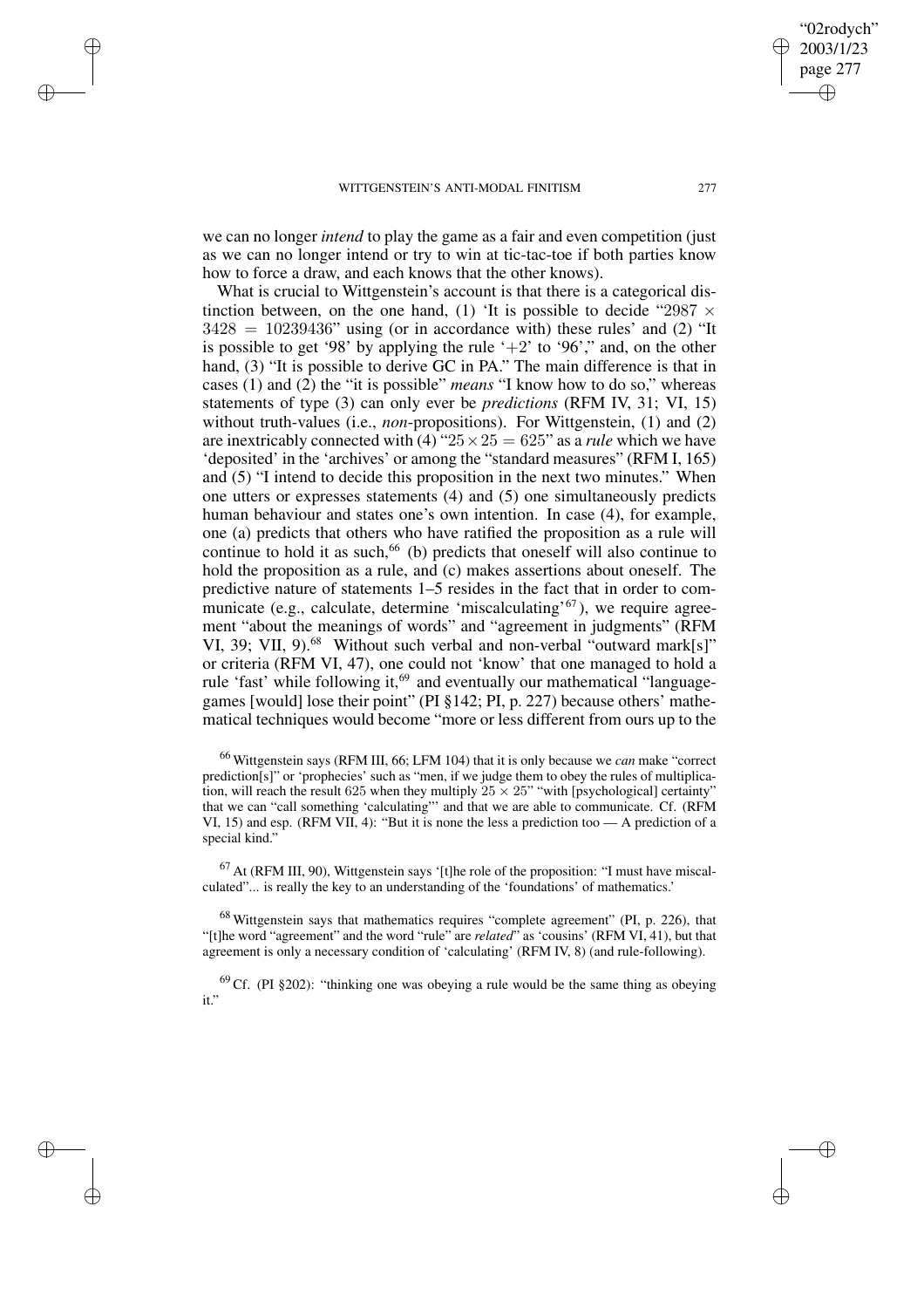"02rodych" 2003/1/23 page 278 ✐ ✐

✐

✐

#### 278 VICTOR RODYCH

point of unrecognizability" (PI, p. 226). The *self-assertive* nature of statements 1–5 resides in the fact that when I say " $25 \times 25 = 625$ " I am saying that I know *how* to do this calculation, that I know *that* the result is '625,' that "I know the psychological fact that this calculation will keep on seeming correct to me" (RFM IV, 44),<sup>70</sup> and that I *intend* to apply this knowledge in precisely the same way in the future. These are certainly statements about me (PI §659), but my statement of intention is also, *essentially*, a prediction, for as Wittgenstein repeatedly says (PI §631; PI p. 224) "one can predict one's *own* future action by an expression of intention" (PI, p. 191).

The notion that a statement of intention is essentially a prediction will no doubt strike some as strange or even absurd. As Wittgenstein himself says (LFM 25), the word 'intend' 'throws light on the words "understand" and "mean"' because "[t]he grammar of the three words is very similar; for in all three cases the words seem to apply both to what happens at one moment and to what happens in the future." But, the critic may rejoin, this is a serious problem for Wittgenstein! If I intend to decide proposition  $\varphi$  in the next two minutes, don't I know that such-and-such will *definitely* (necessarily?) happen in the next two minutes, and if so, doesn't this amount to a special kind of natural necessity — what might be called *volitional necessity*? Indeed, when I utter such a proposition with sincerity, it certainly *seems as if* the proposition is true the instant I utter it; it certainly seems as if there is some "kind of super-strong connexion... between the act of intending and the thing intended" (RFM I, 130; PI §197), and if there is, then Wittgenstein is wrong to reject *all* forms of natural necessity.

Wittgenstein's response to this criticism is that *qua* predictions, "I intend to decide this proposition in the next two minutes" is not intrinsically different from "This water will boil in the next two minutes" or "Otto intends to go to the store in five minutes," for in all three cases one admits that the event in question may not happen (e.g., you may stop me; the electricity to the stove may cut off) (PI, p. 224). What is 'important' is "that in many cases someone else cannot predict my actions, whereas I foresee them in my intentions" and "that my prediction (in my expression of intention) has not the same foundation as his prediction of what I shall do" (PI, p. 224). What distinguishes the first-person case is that it is *not* "experience that tells me that this sort of [chess] play usually follows this act of intention" (RFM I, 130; PI §197). I predict that the water will boil in two minutes because of my past experiences, but I can intend to do something for the very first time and have the greatest confidence that I will succeed. What seems to matter here is that I *know* a particular organism (i.e., myself) in a *different way*

 $70$  Saying that this is "[o]f course" "an empirical fact," Wittgenstein adds (RFM IV, 44) that it "might be called an intuitively known *empirical* fact."

✐

✐

✐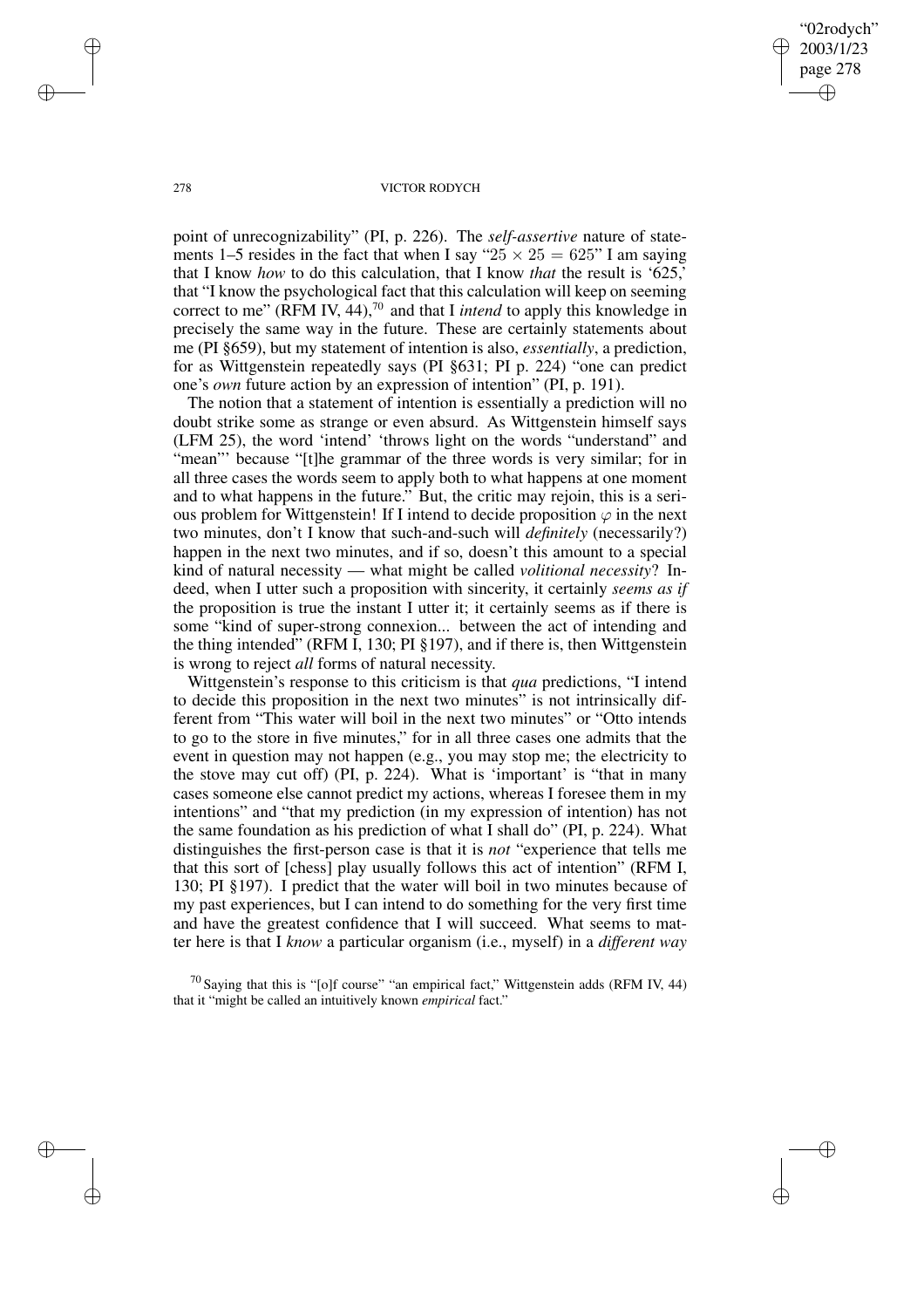✐

✐

✐

✐

from the way I know how long water takes to boil in this pot on this stove (PI §631) and the way in which I know that Otto intends to go to the store in five minutes. *Exactly how* I know myself in this way is not known, but *that* I know myself with greater certainty than I know even close friends is clear, and that I can have a greater confidence in my own intentions than in anyone else's is also clear.

On Wittgenstein's account, "mathematical possibility" means nothing more than a particular integration of human knowledge, understanding and intention. As regards the *nature* of intention itself, Wittgenstein seems reluctant or unwilling to offer a detailed description (or theory<sup>71</sup>) of intention (or the mental in general). What he *does* tell us is that first-person statements of intention are statements *about* one's person (PI §659) which express a 'connexion' between intention and thing intended (PI §689). Wittgenstein *also* says that when we say that "[o]ne follows a rule mechanically" (RFM VII, 60), we mean "[w]ithout *reflecting*," but *not* "*entirely* without thinking." And Wittgenstein clearly asserts that "calculation-in-the-head" "is *real*" (PI §364)<sup>72</sup> *because* one "*knows* that, and how, [one] calculated." It seems, therefore, that Wittgenstein views intention as *in some sense* 'mental.' Beyond this, however, Wittgenstein seems to deny that intention could be a "mental mechanism" (PI §689) or "a process or state" (PI §149) with a beginning and a duration (PI §661; LFM 24), saying (PI §693) that "nothing is more wrong-headed than calling meaning [intending] a mental activity."<sup>73</sup> Whatever the reasons for Wittgenstein's reluctance to adopt an ontological

 $71$  It seems reasonable to say that Wittgenstein is far truer to his no-thesis thesis with respect to psychology than he is with respect to mathematics.

 $^{72}$  For other uses of "in the head," see (RFM I, 6, 112; LFM 238; VII, 42; PI 364, 366, 369, 385, 386, 427).

 $^{73}$  In the case of (PI §693), though, Wittgenstein is clearly making an ordinary language point, contrasting 'intending' with "personal *activities*" such as brushing one's teeth. [Wittgenstein is also troubled by the related questions of justification, multiple interpretations, communication, and verification of sameness. See (RFM VI, 38), (LFM 24), (RFM VI, 24), and (RFM V, 46).]

"02rodych" 2003/1/23 page 279

✐

✐

✐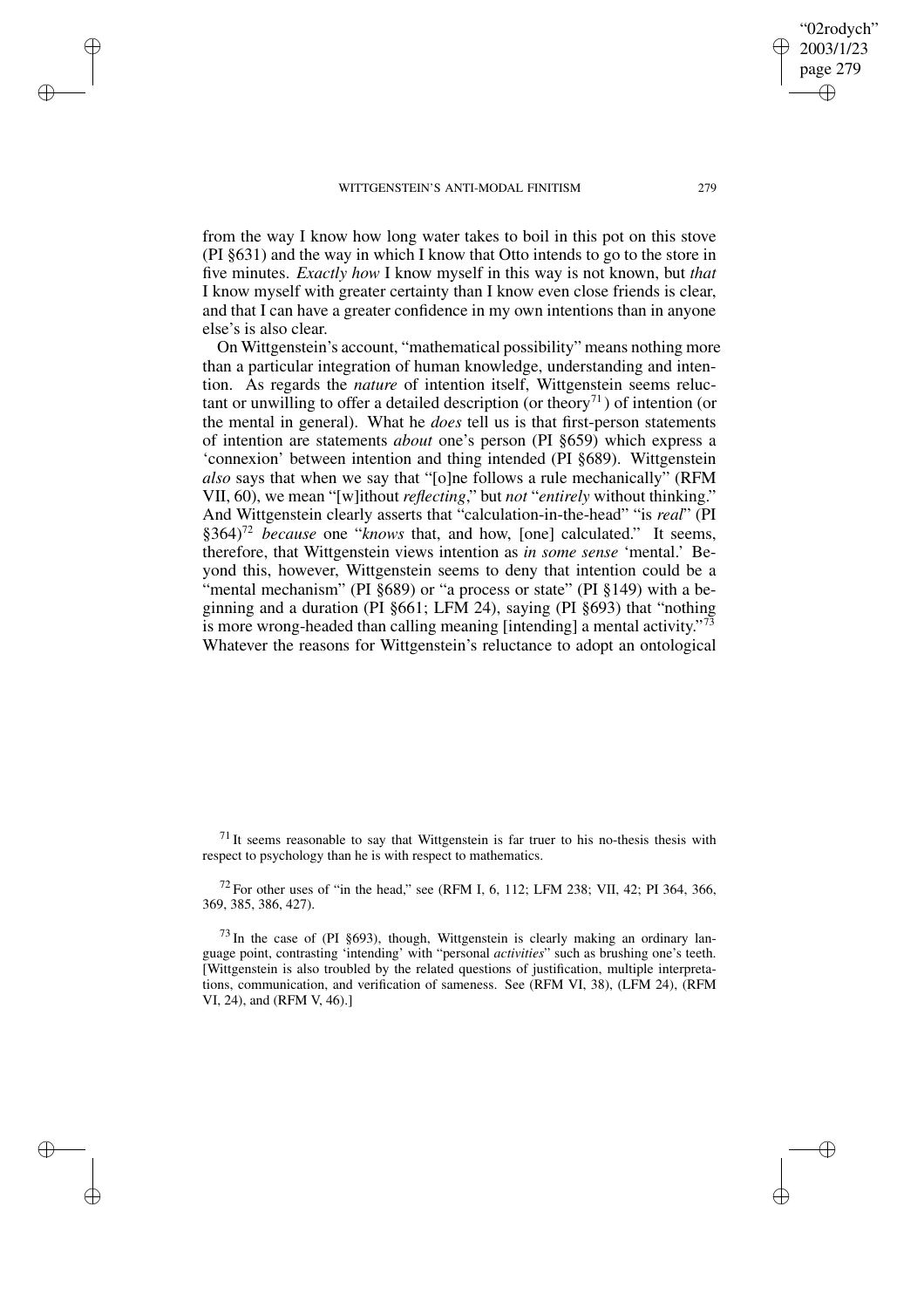"02rodych" 2003/1/23 page 280 ✐ ✐

✐

✐

#### 280 VICTOR RODYCH

stance on intention,<sup>74</sup> it is clear that he offers an uncompromising alternative to the platonist's second reality and the modalist's actual possibility (i.e., the *modalist's* second reality). For Wittgenstein, "mathematical possibility" (including "the infinite") resides in the intensional, which is part knowledge and part intention. Nothing is possible in mathematics unless and until we *know how to construct* (it), and this in turn requires that we have intentions to act (e.g., calculate) in certain specific ways. There are no possible facts or facts of another dimension: just present (and undoubtedly past) facts, some of which are intensional in kind.

It may seem strange that mathematics comes down to intention, but less so if we think that we *do* mathematics as we *do* empirical science, and less so still if we think that we *make* mathematics bit-by-little-bit.<sup>75</sup>

> Department of Philosophy University of Lethbridge 4401 Univ. Drive Lethbridge, Alberta Canada T1K 3M4 E-mail: rodych@uleth.ca

# **REFERENCES**

- 1. Ambrose, Alice (ed.): 1979, *Wittgenstein's Lectures, Cambridge 1932– 35*, Basil Blackwell, Oxford.
- 2. Bennacerraf, Paul, and Putnam, Hilary (eds.): 1983, *Philosophy of Mathematics*, 2nd ed., Cambridge University Press, Cambridge.
- 3. Clark, Peter and Hale, Bob (eds.): 1994, *Reading Putnam*, Blackwell Publishers, Cambridge, Mass.
- 4. Detlefsen, Michael: 1992, "Brouwerian Intutionism," in [5], pp. 208– 250.
- 5. Detlefsen, Michael (ed.): 1992, *Proof and Knowledge in Mathematics*, Routledge, London.

 $74$  Indeed, one may well wonder how intention can be mental (or otherwise) without being *either* a state or a process. Furthermore, *if* "mathematical signs are like the beads of an abacus" which "are in space" (PR §157), and *if* a calculus "works by means of strokes, numerals, etc." (WVC 106), one might well ask Wittgenstein what are the numerals, strokes or beads with which I do a calculation-in-the-head? Wittgenstein abjures in the face of all such questions, apparently thinking (PI §149) that claims or conjectures as to the nature of, e.g., "knowing that ABC" (e.g., as "a state of a mental apparatus (perhaps of the brain)," where the state is a 'disposition') are empty and therefore pointless.

 $^{75}$  I would like to express my appreciation for supportive funding from the University of Lethbridge Research Fund, 2001.

✐

✐

✐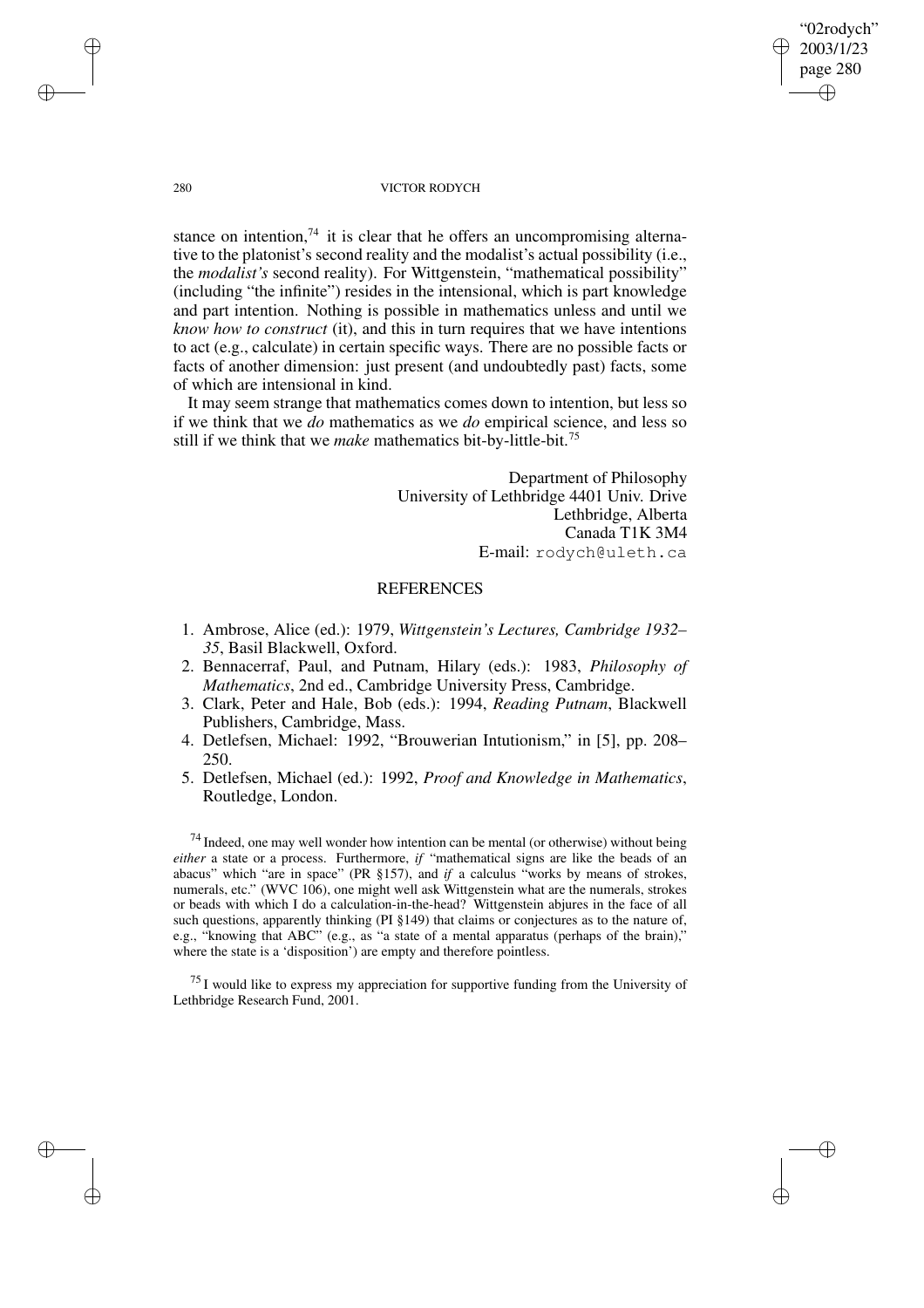✐

✐

✐

✐

- 6. Dummett, Michael: 1959, "Wittgenstein's Philosophy of Mathematics," in [28], pp. 121–137; originally published in *The Philosophical Review*, Vol. 68 (1959), pp. 324–48.
- 7. Dummett, Michael: 1973, "The Philosophical Basis of Intuitionistic Logic," in [8], pp. 215–247.
- 8. Dummett, Michael: 1978, *Truth and Other Enigmas*, Harvard University Press, Cambridge, Mass.
- 9. Dummett, Michael: 1994, "Wittgenstein on Necessity: Some Reflections," in [3], pp. 49–65.
- 10. Gauss, K.F. (1860) 269, *Briefwechsel zwischen C.F. Gauss und H.C. Schumacher*. Ed. C.A.F. Peters. Vol. II, Altona: G. Esch; see Gauss's letter #177
- 11. Hahn, Lewis Edwin, and Schilpp, Paul Arthur (eds): 1986, *The Philosophy of W.V. Quine*, Open Court, La Salle, Illinois.
- 12. van Heijenoort, Jean (ed.): 1967, *From Frege to Godel: A Sourcebook in Mathematical Logic*, Harvard University Press, Cambridge, Mass.
- 13. Hilbert, David: 1925, "On the Infinite," in [12], pp. 369–392.
- 14. Kleene, S.C.: 1964 [1952], *Introduction to Metamathematics*, D. Van Nostrand Co., Inc., Princeton, N.J.
- 15. Kripke, Saul A.: 1982, *Wittgenstein on Rules and Private Language*, Harvard University Press, Cambridge.
- 16. Maddy, Penelope: 1986, "Mathematical Alchemy," *Brit. J. Phil. Sci.* 37, 279–312.
- 17. Marion, Mathieu: 1995, "Wittgenstein and Finitism," *Synthese* 105, pp. 141–176.
- 18. Moore, G.E.: 1959, "Wittgenstein's Lectures in 1930–33," *Philosophical Papers*, Allen & Unwin, London, pp. 252–324.
- 19. Poincaré, Henri: 1902, "On the Nature of Mathematical Reasoning," Chapter 1 of *Science and Hypothesis*; quoted from [2], pp. 394–402.
- 20. Poincaré, Henri: 1963 [1913], *Mathematics and Science: Last Essays*, Dover Pub., Inc., translated by John W. Bolduc; Chapter IV: "The Logic of Infinity," pp. 45–64; Chapter V: "Mathematics and Logic," pp. 65–74.
- 21. Quine, W.V.O.: 1986, "Reply to Charles Parsons," in [11], pp. 396–403.
- 22. Rodych, Victor: 1997, "Wittgenstein on Mathematical Meaningfulness, Decidability, and Application," *Notre Dame Journal of Formal Logic*, Vol. 38, Number 2, pp. 195–224.
- 23. Rodych, Victor: 1999a, "Wittgenstein's Inversion of Gödel's Theorem," *Erkenntnis*, Vol. 51, Nos. 2/3, pp. 173–206; reprinted in [29], pp. 232– 264.
- 24. Rodych, Victor: 1999b, "Wittgenstein on Irrationals and Algorithmic Decidability," *Synthese*, Vol. 118, No. 2, pp. 279–304.
- 25. Rodych, Victor: 2000, "Wittgenstein's Critique of Set Theory," *The Southern Journal of Philosophy*, Vol. 38, No. 2, pp. 281–319.

"02rodych" 2003/1/23 page 281

✐

✐

✐